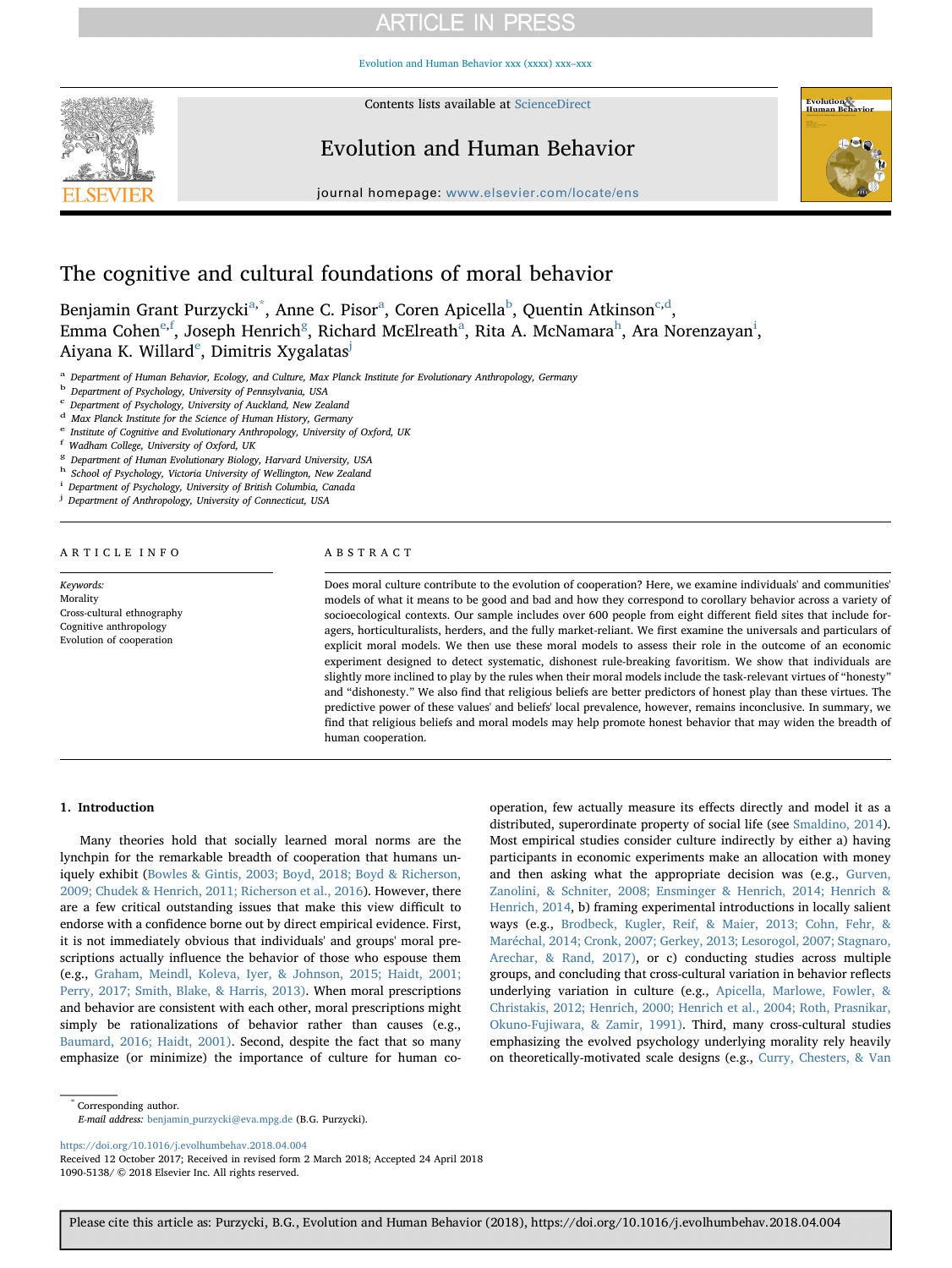[Lissa, n.d.; Graham et al., 2011\)](#page-10-3) that a) use items lacking in local relevance, b) are impractical for innumerate and/or nonliterate populations, c) presuppose that samples have the lexical equivalent of "moral," and d) do not link this data to quantitative behavior.

Here, we seek to overcome these limitations by measuring moral culture from a variety of societies and examine whether or not moral values and their distributions actually have an impact on the kind of broader cooperation typified by humans. We first briefly spell out our assumptions and introduce contemporary evolutionary perspectives on moral systems, followed by a more detailed assessment of the aforementioned limitations. We then introduce our two studies. The first consists of an analysis of systematically collected ethnographic data regarding what it means to be "good" and "bad" across eight different field sites. In doing so, we examine cross-cultural moral universals and local particulars. The second study uses this data to examine its contribution to corresponding behavior in an experimental game designed to distinguish dishonest favoritism from impartial, rule-following fairness. We conclude with a discussion of our studies' limitations and comment on avenues for further inquiry.

# 2. Background

# 2.1. Defining moral systems

We refer to "moral models" here as the content and structure of individuals' explicit representations of moral norms. If we adopt the view that "culture" is shared, socially transmitted information (cf. [Boyd](#page-9-4) & Richerson, 1988; R. G. D'[Andrade, 1981; Sperber, 1996\)](#page-9-4), then moral culture is the shared, socially transmitted units that comprise individual moral models. Defined in this fashion, local prevalence of particular units of socially transmitted information indicates how "cultural" or "normative" those units are. In this view, then, directly assessing whether or not culture influences individual behavior requires 1) detailing individuals' models, 2) assessing how widespread the content of those models is in individuals' social groups, 3) examining the relationship between a behavioral trait and an individuals' models, and 4) examining the relationship between the trait and how prevalent specific informational units are in one's group. The first two requirements are descriptive, ethnographic accounts of moral culture. The latter most two allow us to disambiguate the relative impacts of individual and cultural models of morality on behavior. If moral culture predicts moral behavior, then the prevalence of moral models' constituent units in a group should covary with the target behavior.

We use "moral systems" here to refer to moral models, their psychological underpinnings, behavioral expressions, cultural prevalence, and the causal links between them (cf. [Alexander, 1987; Haidt &](#page-9-5) [Kesebir, 2010; Kiper & Sosis, 2014\).](#page-9-5) Classical philosophical and contemporary social psychological views of moral systems emphasize universality and/or the view that morality is associated with abstract notions like "justice" and "rights" [\(Caton, 1963; Kant, 1997 \[1785\];](#page-10-4) [Turiel, 1983, 2006\).](#page-10-4) In contrast, many evolutionary views boil down moral systems to the regulation of cooperative and/or mutualistic endeavors that generate individual- and/or group-level benefits ([Alexander, 1987; Baumard, André, & Sperber, 2013; Barrett et al.,](#page-9-5) [2016; Cosmides & Tooby, 2005; Cronk, 1994; Curry, 2016; Darwin,](#page-9-5) [1871; Greene, 2013; Fehr, Fischbacher, & Gächter, 2002; Haidt &](#page-9-5) [Kesebir, 2010; Machery & Mallon, 2010; Mizzoni, 2009; Sripada &](#page-9-5) [Stich, 2006; Trivers, 1971; Tomasello & Vaish, 2013\)](#page-9-5). However, there is considerable variation in moral systems, variation that many suggest are inconsequential or run counter to such generalist theories ([Baumard, 2016; Boehm, 1980; Buchtel et al., 2015; Fessler et al., 2015;](#page-9-1) [Schwartz, 2007; Shweder, Much, Mahapatra, & Park, 1997; Smith,](#page-9-1) [Smith, & Christopher, 2007\)](#page-9-1). As we detail below, piecing together the constituent parts of moral systems in a cross-cultural empirical project remains a major challenge in the evolutionary literature.

## 2.2. Measuring components of moral systems

# 2.2.1. Evolutionary psychology of morality

Contemporary evolutionary psychological research focused on mapping the conceptual space of morality typically relies on scale items ([Curry et al., n.d.; Graham et al., 2011](#page-10-3)) with prefabricated materials that are verified externally (i.e., using other scales). For example, seeking to better operationalize the moral domain with attention to cross-cultural validity, the popular "Moral Foundations" literature breaks down the evolutionary and cognitive "foundations" of morality into a few core dimensions. While the rubric itself has evolved ([Graham](#page-10-5) [et al., 2013](#page-10-5)), the most recent iteration includes (1) harm/care; (2) fairness/reciprocity; (3) ingroup/loyalty; (4) authority/respect, and (5) purity/sanctity as foundational to moral reasoning. The more recent "Morality-as-Cooperation" literature ([Curry, 2016; Curry et al., n.d.\)](#page-10-6) measures seven types of cooperation treated as the foundations for moral behavior: (1) family values; (2) group loyalty; (3) reciprocity; (4) dominance; (5) deference; (6) fairness; and (7) rights to property.

These rubrics were not designed to assess the relationship between moral culture and behavior. Rather, they seek to identify variation in moral reasoning as indicated by variation in how survey items load onto principal components and how mean values of scales vary across different groups. There are practical and methodological reasons to be reluctant to employ scale-based surveys in populations where they were not designed. First, many traditions lack the lexical equivalent of "morality." Second, some samples struggle with scale-based survey instruments. While convenient for researchers, in practice, scale items can be quite taxing and unintuitive for non-literate and/or innumerate participants (e.g., [Gurven,](#page-10-7) Von Rueden, Massenkoff[, Kaplan, & Lero Vie, 2013\)](#page-10-7). Third, such instruments are often limited in local relevance. For example, the "Moral Foundations Questionnaire" ([Graham et al., 2011\)](#page-10-8) includes questions about whether or not "being good at math," having "love for one's country," being "denied rights," and "God's approval" are "relevant to [participants'] moral thinking" or to their sense of right and wrong. Such items and the notion of "moral relevance" are simply unintelligible in many contexts. Ideally, scale design in cross-cultural research begins with preliminary ethnographic inquiry to ensure that scale items are actually measuring target constructs ([Bernard, 2011; Handwerker, 2001\)](#page-9-6). Indeed, [Smith et al. \(2007\)](#page-10-9) found that other theory-driven classification schemes inadequately captured the variation in folk-models of what it means to be "good" in seven different communities. [Boehm \(1980\)](#page-9-7) imported a morality metric to Montenegro, but due to participants' initial off-target responses to the metric, he had to assess features of local moral behavior with open-ended questions.

# 2.2.2. Cultural evolutionary ecology of moral behavior

Those who emphasize culture's effects on cooperative behavior typically employ economic experimental games as an index of cooperation, but do not directly measure or model "culture." Some appeal to the importance of cultural institutions (i.e., shared pools of norms that constrain human interactions in specific, socially demarcated contexts; see D'[Andrade, 2006; North, 1991; Searle, 1995\)](#page-10-10) by manipulating the cultural relevance of experiments' instructions in the form of framing effects ([Brodbeck et al., 2013; Cohn et al., 2014; Cronk, 2007;](#page-9-2) [Lesorogol, 2007; Gerkey, 2013\)](#page-9-2). Others conduct experiments and infer that culture contributes to the evolution of cooperation by virtue of statistical divergences between groups in experimental game outcomes ([Apicella et al., 2012; Ensminger & Henrich, 2014; Henrich, 2000;](#page-9-3) [Henrich et al., 2004; Roth et al., 1991](#page-9-3)). A burgeoning literature that actively measures variation in cultural information focuses on religious beliefs ([McNamara, Norenzayan, & Henrich, 2016; Johnson, 2016;](#page-10-11) [Purzycki et al., 2016a](#page-10-11)). This literature typically uses individuals' beliefs in punitive and knowledgeable deities to predict cooperative outcomes. However, the literature ignores the within-group distribution of religious beliefs–that is, groups' religious culture–as a factor in individual behavior.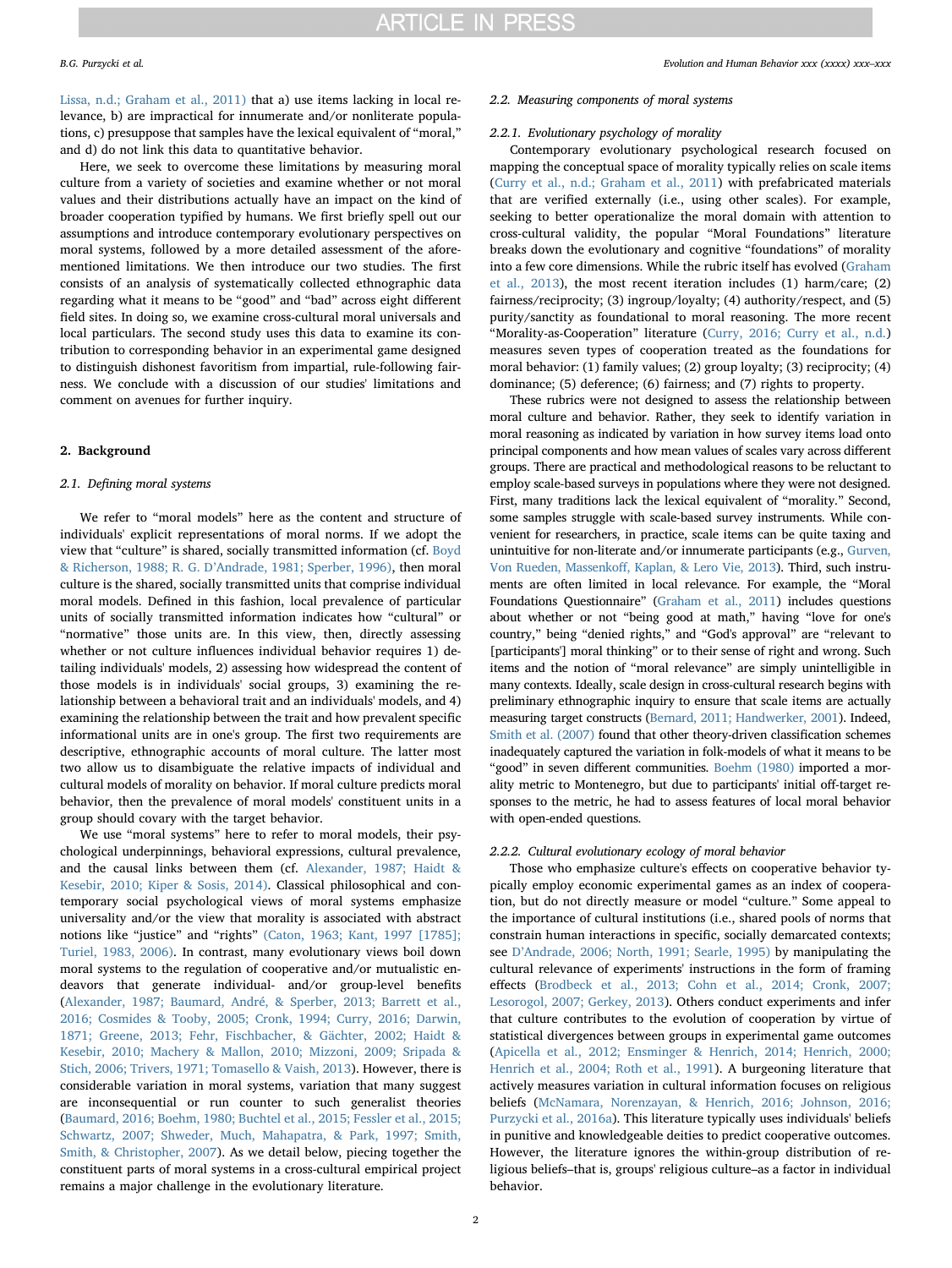To the best of our knowledge, only a solitary study claims to assess the degree to which specifically moral culture has an effect in cooperation ([Gurven et al., 2008;](#page-10-2) cf. [Ensminger & Henrich, 2014; Henrich](#page-10-12) [& Henrich, 2014](#page-10-12), for more case studies from the same cross-cultural project). The study, which the authors characterize as "the first of its kind to show that local culture matters in explaining variation in prosocial behavior" (pg. 589), employed a variation of the Dictator Game in which participants were asked to identify "the morally correct offer to give in this...game" (3). While there were a few exceptions in their sample of nine Tsimane' (Bolivia) villages, in general there was a positive correlation between what people thought they should do in the game and how they actually allocated money. Note that the Tsimane' lack a word for "moral"; the researchers instead used *ruijsis* which "expresses the concept of appropriate behavior or action" (pg. 592). The authors "argue that local differences [in cooperation] are not necessarily due to strong norms per se that vary among villages, but due to local (unmeasured) effects that push and pull villages towards more or less pro-social sentiment" (pg. 589). Note, however, that this study elicited participants' views of the "appropriate" behavior for the experiment, not more general individual-level moral models or their distributions from which participants ostensibly drew.

In summary, while many argue about culture's role in the expansion of cooperation, and many examine a variety of important factors' contributions to this process, the cooperation literature does not directly probe the contribution of moral culture itself. Likewise, studies that have measured variation in moral culture do not link them to corresponding behavior. Here, we attempt to assess the relationship between individual moral models and cooperation directly, with an eye to the aspects of local culture—moral models' prevalence—that may serve as inputs to individual behavior. First, we assess the degree to which there are universals and particulars of moral culture by examining what people consider "good" and "bad" (Study 1). We then examine the respective roles of individual moral models and culture in the allocation of money using an experimental economic game designed to measure honest, impartial rule-following behavior towards anonymous others (Study 2).

# 3. Participants

We collected data in eight different field sites (see [Table 1](#page-2-0)). These samples included (1) the Hadza of Tanzania; (2 and 3) inland and coastal villagers from Tanna, Vanuatu; (4) residents of Marajó island in Brazil; (5) Fijians from Yasawa island; (6) Indo-Fijians from Lovu; (7) Tyvan residents in Kyzyl, Tyva Republic; and (8) Indo-Mauritian residents of Porte aux Piment. Our sample is notably diverse; modes of subsistence range from the foraging Hadza and horticultural inland Tannese to the fully market-integrated economies of Kyzyl and Porte aux Piment.

This sample exhibits some of the considerable cross-cultural diversity known to cultural anthropology; our participants range from the fully market-integrated (e.g., Mauritians and Marajó Brazilians) to subsistence foragers and horticulturalists (e.g., the Hadza and Inland Tanna, respectively). Our sample thus includes people from traditional,

small-scale communities, whose means of living are subsistence-based with daily interactions consisting primarily with local familiars as well as urban samples where individuals regularly interact with anonymous others. Moreover, our samples are uniquely poised for consideration of our research questions and methods. No such work examining explicit moral models has been conducted among traditional, small-scale societies. Our methods (see below) are particularly useful for eliciting rich and comparable ethnographic data in innumerate and nonliterate samples often ignored or left out in studies relying on prefabricated scales and/or narrow samples.

# 4. Study 1: moral culture

While not every group has the lexical equivalent of "moral," some posit that the distinction between "good" and "bad" is a human universal ([Brown, 1991; Wierzbicka, 1994](#page-9-8)). We can assess whether or not the content of these conceptual domains approximate morality simply by asking people what it means to be good and bad. To reliably capture moral models and culture, we assess freely-elicited data of what it means to be "good" and "bad" (see [Buchtel et al., 2015; Purzycki, 2011,](#page-9-9) [2016; Smith et al., 2007,](#page-9-9) for precedent applications). This method allows individuals to answer on their own terms and avoids the aforementioned pitfalls associated with a lack of cultural relevance, the question of what measurement instruments actually measure, or the elicitation of rationalizations of behavior.

# 4.1. Methods

All materials were translated in local languages and back-translated into English for corroboration and subsequent edits. To obtain reliable, naturalistic, and culturally relevant data about morality, we asked participants to

- Please list up to 5 behaviors that make someone a good/virtuous/moral person.
- Please list up to 5 behaviors that make a bad/immoral person.

All free-list data were translated into English and subsequently submitted to Purzycki for compiling and coding. All original open-ended responses in English and the subsequently coded data are publicly available here <https://github.com/bgpurzycki/Moral-Models-Moral-Behavior> for reassessment, further recoding, and analysis. See the Supplementary data for further materials, methodological notes, and per-site English translations of instructions of the free-list tasks.

# 4.1.1. Analysis

<span id="page-2-1"></span>We analyzed the free-list data using the AnthroTools package ([Jamieson-Lane & Purzycki, 2016; Purzycki & Jamieson-Lane, 2016\)](#page-10-13) for R [\(R Core Team, 2016\)](#page-10-14). This package calculates the cognitive salience of individual free-list items and tabulates their mean salience score (Smith's S). These scores can be calculated at the sample- and subsample (i.e., field site) levels. Individual item salience (i) is calculated with Eq. [\(1\)](#page-2-1):

<span id="page-2-0"></span>Table 1

Descriptive features of each field site. See [Purzycki et al. \(2016b\)](#page-10-15) and the Supplementary data for further details.

| Site/sample    | Researcher | Sampling method                    | World religion | Economy             |
|----------------|------------|------------------------------------|----------------|---------------------|
| Coastal Tanna  | Atkinson   | Cluster sampling (census)          | Christianity   | Horticulture/market |
| Hadza          | Apicella   | Entire camps                       | None           | Foraging            |
| Inland Tanna   | Atkinson   | Entire community                   | None           | Horticulture        |
| Lovu, Fiji     | Willard    | Door-to-door                       | Hinduism       | Market              |
| Mauritians     | Xygalatas  | Random (street) sampling           | Hinduism       | Farming/market      |
| Marajó, Brazil | Cohen      | Random sampling (census)           | Christianity   | Market              |
| Tyva Republic  | Purzycki   | Random and chain sampling (street) | Buddhism       | Herding/market      |
| Yasawa, Fiji   | McNamara   | Door-to-door                       | Christianity   | Horticulture/market |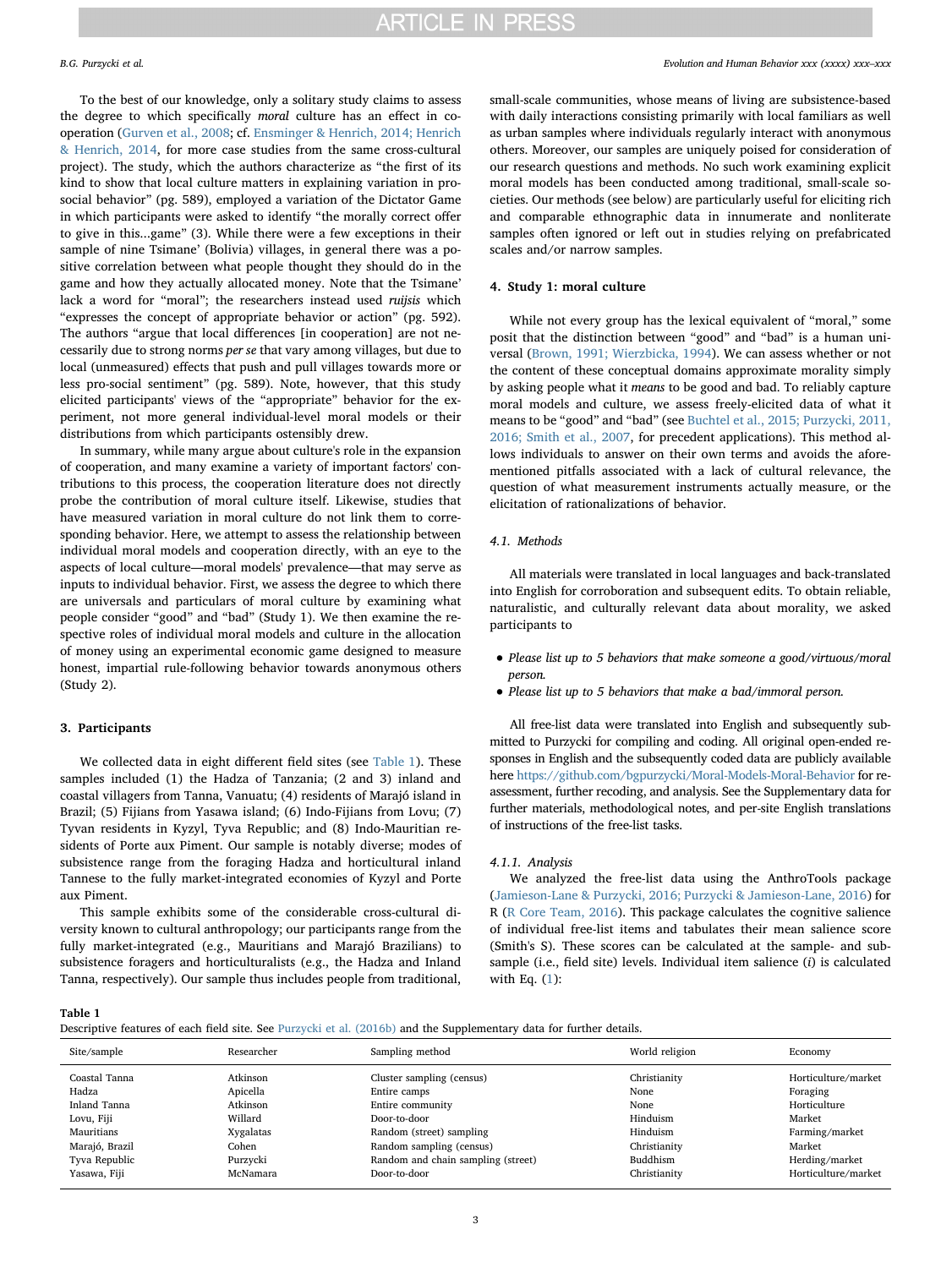$$
i = \frac{n+1-k}{n} \tag{1}
$$

where  $n$  is the total number of items an individual listed, and  $k$  is the order in which an item was listed. Smith's S (Eq. ([2](#page-3-0))) is a sample's mean value of item type [\(Smith, 1993; Smith, Furbee, Maynard, Quick, &](#page-10-16) [Ross, 1995; Smith & Borgatti, 1997\)](#page-10-16):

<span id="page-3-0"></span>
$$
S = \frac{\sum i_T}{N} \tag{2}
$$

Here, we denote item type with  $i<sub>T</sub>$  and N denotes the total sample or sub-sample size (i.e., the denominator is not limited only to those participants who listed a given item). Smith's S will therefore increase as a function of ubiquity and earlier placement in lists. In order to minimize inflated Smith's S values due to repeated items within lists, we used AnthroTools' "MAX" function which includes only the earliestlisted repeated item in its calculations.

It is important to note that our reported salience indices may reflect underestimations for three reasons. First, in terms of individual item salience, participants were encouraged to list up to only 5 items per sub-domain (i.e., "good" and "bad"). If these items would have been the earliest-listed in a task without such a constraint, all data considered here would have had much higher salience scores. Secondly, we retain items listed by only one individual in our analysis. Dropping such idiosyncratic items would decrease the denominator in Eq. [\(1\)](#page-2-1) and therefore increase the salience values. Thirdly, for the sake of completeness, we include those individuals who simply answered "I don't know" (1 participant for the "good" list and 3 for the "bad"). Though negligible, these would inevitably have an item salience of 1 and contribute to a larger denominator in Eq. [\(2\)](#page-3-0).

### 4.2. Results

#### 4.2.1. Moral universals

What constitutes a "moral" or "good" person? Participants (N = 643) listed a total of 2478 items ( $M_{Listed}$  = 4.27,  $SD = 1.07$ ) in this sub-domain. [Table 2](#page-3-1) and [Fig. 1](#page-4-0) show the salience of individually-listed items where  $S \geq 0.10$ . We use this cut-off to minimize table lengths. Many participants listed various items that simply re-expressed the question (e.g., good people have "good hearts" or exhibit "good behavior"). For the purposes of analysis, these items were given the same code. After this, the most salient item for participants was "generosity" or "sharing," followed by "helpfulness" and "honesty."

For the sake of reference and discussion, we include a post hoc

# <span id="page-3-1"></span>Table 2

Sample salience scores  $\geq 0.10$  for what makes a good person ( $N = 643$ ). Salience (M) is the average individual item salience among individuals who listed a given item, Smith's S is the individual item salience of the sample, and  $n$ is the number of participants listing the item. Foundation column indicates corresponding type in the "Moral Foundations" literature, while Cooperation type column denotes corresponding type in the "Morality-as-Cooperation" literature. Question marks indicate possible interpretations or lack of obvious correspondence. \* denotes clustered items such as good conscience, good behavior, good nature, good heart.

| <b>Item</b>         | Foundation               | Cooperation type | Salience (M) | Smith's S | $\boldsymbol{n}$ |
|---------------------|--------------------------|------------------|--------------|-----------|------------------|
| $Good*$             |                          |                  | 0.73         | 0.22      | 195              |
| Generous/<br>shares | Fairness/<br>reciprocity | Reciprocity      | 0.64         | 0.18      | 178              |
| Helpful             | Fairness/<br>reciprocity | Reciprocity      | 0.59         | 0.17      | 183              |
| Honest              | Honesty/<br>deception    | ?                | 0.69         | 0.14      | 129              |
| Respectful          | Authority/<br>respect    | Group loyalty    | 0.56         | 0.13      | 144              |
| Loving              | Care/harm                | ?                | 0.61         | 0.11      | 113              |
| Kind                | Care/harm                | 2                | 0.73         | 0.10      | 88               |

coding of item types by their corresponding categories in the Moral Foundations ([Graham et al., 2013, 2011](#page-10-5)) and Morality-as-Cooperation ([Curry, 2016; Curry et al., n.d.](#page-10-6)) literatures. If we take these most salient items and apply their equivalent label in the Foundations and Cooperation typologies, it is clear that items in the "fairness/reciprocity" domain are the most salient. This suggests a greater cultural stability for this "foundational" category. While "honesty" appears in the Foundations typology and ranks among the items with the highest salience in the present free-lists, there is not a broad consensus about honesty in the literature; others simply include honesty as another moral subdomain ([Ashton, Lee, & de Vries, 2014; Blasi, 1980; Hofmann,](#page-9-10) [Wisneski, Brandt, & Skitka, 2014\)](#page-9-10) of the greater repertoire of moral foundations and the Morality-as-Cooperation literature bypasses it. Regardless, these results are consistent with what we would expect given the evolutionary literature's view of morality as a system regulating social exchange and cooperation [\(Alexander, 1987; Curry et al.,](#page-9-5) [n.d.](#page-9-5)): fairness and reciprocity loom large in mental models of what it means to be good. "Loving" and being kind are also included. While the Foundations literature considers this as part of the Care/Harm foundation, it is not immediately clear how these fall within the scope of the Cooperation typology, a limitation acknowledged in [Curry et al. \(n.d.](#page-10-3)).

What makes an "immoral" or "bad" person? In this sub-domain, participants  $(N = 650)$  listed 2728 items  $(M = 4.20, SD = 1.14)$ . [Table 3](#page-4-1) details the top five items where  $S \ge 0.10$ . [Fig. 1](#page-4-0) illustrates the content of these models by salience. Much like the "good" data, many participants reiterated the question in their responses (e.g., bad people exhibit "bad behavior"). Also consistent with the evolutionary literature, "theft" is the most salient item listed across cultural groups (the antithesis of generosity), followed by "deceit" and "violence." Notably—and not often considered in much of the evolutionary literature (cf. [Kurzban, Dukes, & Weeden, 2010; Rozin, 1999\)](#page-10-17)—the use and abuse of drugs, alcohol, and other substances are among the chief items listed in what makes a "bad" person. It may be that people really do see the consumption of drugs and alcohol as bad in and of itself, but they also may view intoxicants as the source of bad behavior and therefore indicative of immoral conduct. Here too, the Foundations literature has a little more coverage than the Morality-as-Cooperation literature.

Cross-culturally, the most salient components of individuals' mental models of morality revolve around the provisioning of material resources in the form of generosity, helpfulness, and theft. We might interpret honesty and dishonesty as facets of material goals as well insofar as it is virtuous to be honest about how much others stand to gain or lose in interactions (per [Ashton et al., 2014; Fischbacher & Föllmi-](#page-9-10)[Heusi, 2013](#page-9-10), see below). However, as is made clearer in our examination of site-specific moral models, there is also some variation that is not immediately related to cooperation.

### 4.2.2. Moral particulars

While we presently have neither the room to contextualize each site's specific results nor the means to make confident inferences about why cross-cultural variation exists (i.e., we only have 8 groups and cross-sectional data), the analysis of moral particulars does indicate that patterns in the global sample are not merely artifacts of a few groups driving the results. For the sake of concision, we present the most salient item listed by site. [Table 4](#page-4-2) details the items with the highest salience scores by site for the "good" free-list data. [Table 5](#page-5-0) details the items with the highest salience scores by site for the "bad" list. More exhaustive tables are available in the Supplementary materials (Tables S2 and S3).

Across the most salient items of what constitutes good people, we find some curious idiosyncracies. For instance, Indo-Mauritians listed "speaks well" (i.e., polite and considerate as opposed to rude and obscene) earlier and more often in lists than did other groups. Notably, Indo-Fijians (Lovu, Fiji) likewise ranked "speaks well" highly  $(S = 0.10)$  while all other sites ranked it lower when listed at all  $(S = 0.10)$ values were  $\leq$  0.04). This suggests a distinct cultural lineage; both are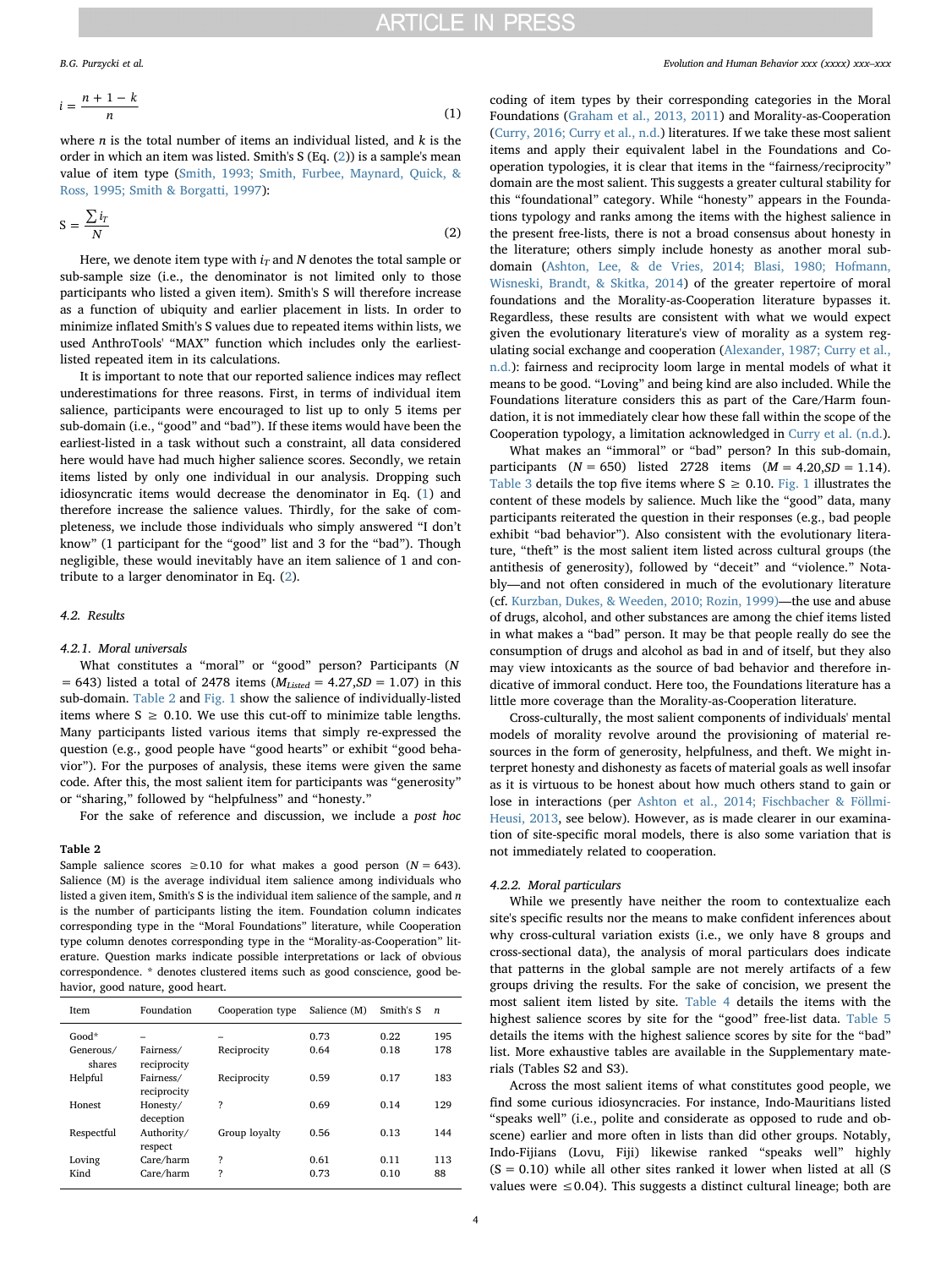# <span id="page-4-0"></span>B.G. Purzycki et al. *Evolution and Human Behavior xxx (xxxx) xxx–xxx*



Fig. 1. Universal moral models. Center circle represents the domain. The most salient items in these domains are on top with item connection weights (Smith's S values) descending clockwise.

# <span id="page-4-1"></span>Table 3

Sample salience scores  $\geq 0.10$  for what makes a bad person ( $N = 650$ ). Salience (M) is the average individual item salience among individuals who listed a given item, Smith's S is the individual item salience of the sample, and  $n$  is the number of participants listing the item. Foundation column indicates corresponding type in the "Moral Foundations" literature, while Cooperation type column denotes corresponding type in the "Morality-as-Cooperation" literature. Question marks indicate possible interpretations or lack of obvious correspondence. \* denotes clustered items such as bad conscience, bad behavior, bad nature, bad heart.

| Item             | Foundation               | Cooperation type | Salience (M) | Smith's S | $\boldsymbol{n}$ |
|------------------|--------------------------|------------------|--------------|-----------|------------------|
| Theft            | Fairness/<br>reciprocity | Property rights  | 0.71         | 0.26      | 235              |
| <b>Dishonest</b> | Honesty/<br>deception    | ?                | 0.66         | 0.16      | 156              |
| Violent          | Care/harm                | ?                | 0.65         | 0.15      | 153              |
| Drugs/alcohol    | Purity/<br>sanctity (?)  | ?                | 0.70         | 0.12      | 108              |
| Bad*             |                          | -                | 0.71         | 0.11      | 101              |

Indian diaspora populations that may have common-source value systems. Going to church was the most salient item for Fijians from Yasawa. This particular value does not obviously fit in the Moral Foundations or Morality-as-Cooperation rubrics and was not ranked highly at any other site. We nevertheless suggest "foundations" or "cooperation type" into which these might be classified in [Tables 4](#page-4-2) and [5](#page-5-0). Likewise, in Marajó, "ignorance/arrogance" has the highest salience, although the small Smith's S suggests minimal consensus at this site.

This term ignorante is locally nuanced, and refers to one who ignores others' opinions and holds their own as superior. This is also not obviously a component of the Moral Foundations rubric. Note that for half of the sites, "theft" had the highest salience for what constitutes a bad person; for the other half, save Marajó, group-level salience for theft was > 0.10: Hadza (S = 0.31); Mauritius (S = 0.15); Tyva Republic  $(S = 0.13)$ . Again, we refer readers to the more thorough tables in the Supplementary materials.

# 4.2.3. Discussion

Cross-culturally, the most salient indicators of good people are generosity and sharing, helpfulness, and honesty. The most salient indicators of bad people are theft, dishonesty, and violence. Theft is notable insofar as it might be construed as the antithesis of cooperation; [Baumard \(2016\)](#page-9-1) characterizes it as "violating the logic of balanced interests" (126). These items largely correspond to rubrics offered by the Foundations and Cooperation literatures, but a closer look at sitespecific moral models appear to complicate those rubrics insofar as articulateness, religious piety, drug and alcohol use and abuse, and ignorance and arrogance are not consistently considered. Aside from illustrating their limited breadth and narrow focus, our data pose little problem for the approaches; we are explicitly measuring representational models of morality rather than moral reasoning or judgment of a particular behavior. That said, it does suggest that the methods used in this literature have not captured some potentially informative variation found in cultural representations of what it means to be (im)moral.

While the above results map cross-cultural models of morality for eight populations, one remaining question is whether or not the content

# <span id="page-4-2"></span>Table 4

Per-site items with highest salience scores for what makes a good person. Salience (M) is the average individual item salience within individuals who listed a given item and Smith's S is the individual item salience of the sub-sample. Sample size (n) is site-specific sample size for sub-domain. Foundation column indicates corresponding type in the "Moral Foundations" literature, while Cooperation type column denotes corresponding type in the "Morality-as-Cooperation" literature. Question marks indicate possible interpretations or lack of obvious correspondence.

| Site           | Item                | Foundation            | Cooperation type  | Salience (M) | Smith's S | n   |
|----------------|---------------------|-----------------------|-------------------|--------------|-----------|-----|
| Coastal Tanna  | Generous/shares     | Fairness/reciprocity  | Reciprocity       | 0.74         | 0.40      | 44  |
| Hadza          | Loving <sup>a</sup> | Care/harm             |                   | 0.62         | 0.40      | 69  |
| Inland Tanna   | Hospitable          | Care/harm             | Group loyalty (?) | 0.74         | 0.45      | 74  |
| Lovu, Fiji     | Honest              | Honesty/deception     |                   | 0.73         | 0.38      | 79  |
| Mauritius      | Speaks well         | Authority/respect (?) | Deference (?)     | 0.84         | 0.33      | 82  |
| Marajó, Brazil | Helpful             | Fairness/reciprocity  | Reciprocity       | 0.70         | 0.18      | 77  |
| Tyva Republic  | Honest <sup>a</sup> | Honesty/deception     | Reciprocity (?)   | 0.74         | 0.28      | 115 |
| Yasawa, Fiji   | Goes to church      | Purity/sanctity (?)   | Group loyalty (?) | 0.68         | 0.39      | 103 |

<span id="page-4-3"></span><sup>a</sup> Second highest salience within sample after the lumped "good" category (see above).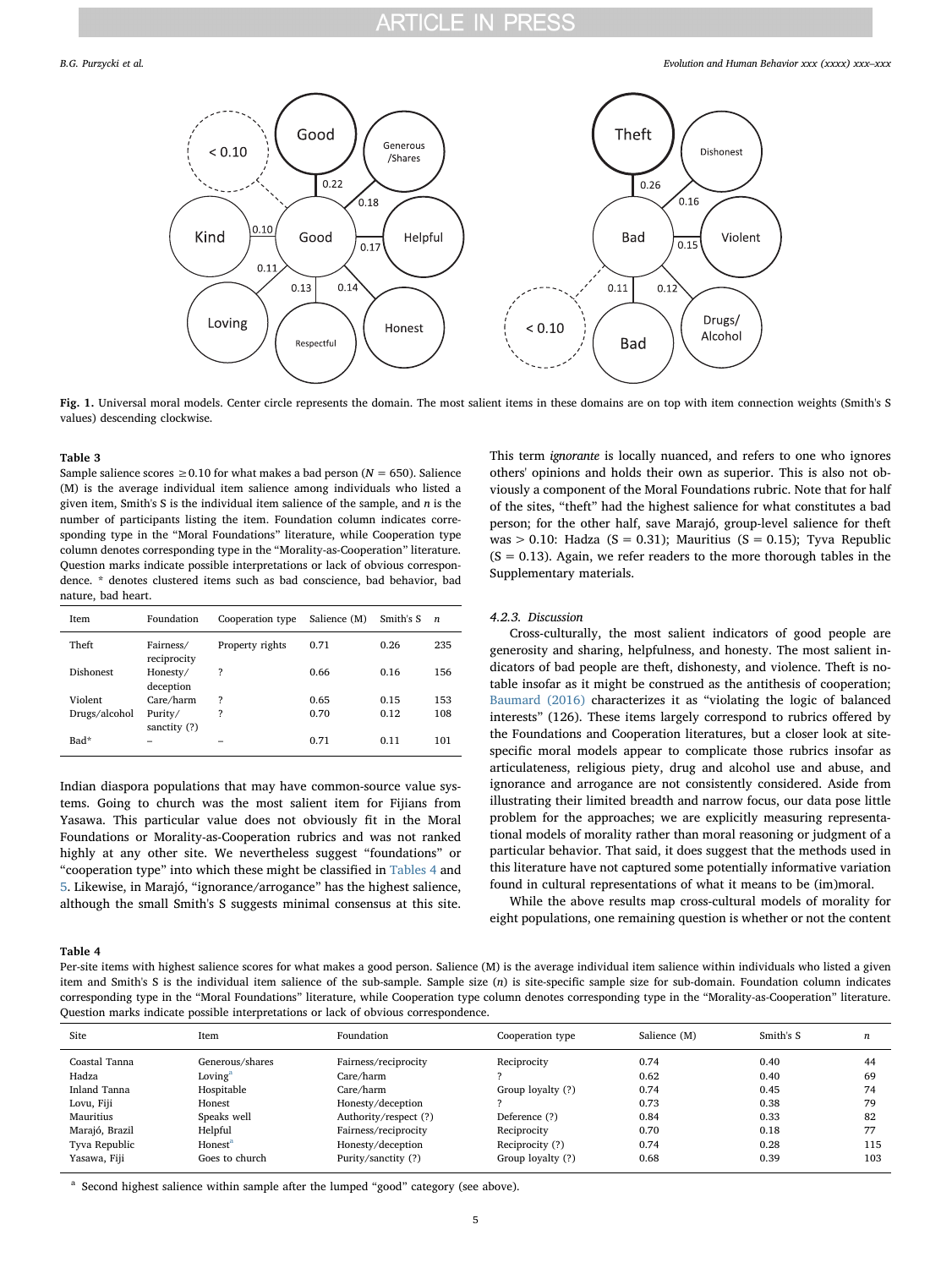#### <span id="page-5-0"></span>Table 5

Per-site items with highest salience scores for what makes a bad person. Salience (M) is the average individual item salience within individuals who listed a given item and Smith's S is the individual item salience of the sub-sample. Sample size (n) is site-specific sample size for sub-domain. Foundation column indicates corresponding type in the "Moral Foundations" literature, while Cooperation type column denotes corresponding type in the "Morality-as-Cooperation" literature. Question marks indicate possible interpretations or lack of obvious correspondence.

| Site          | Item                | Foundation            | Cooperation type | Salience (M) | Smith's S | n   |
|---------------|---------------------|-----------------------|------------------|--------------|-----------|-----|
| Coastal Tanna | Theft               | Fairness/reciprocity  | Property rights  | 0.76         | 0.46      | 44  |
| Hadza         | Murder              | Care/harm             |                  | 0.52         | 0.34      | 69  |
| Inland Tanna  | Theft               | Fairness/reciprocity  | Property rights  | 0.76         | 0.37      | 78  |
| Lovu, Fiji    | Theft               | Fairness/reciprocity  | Property rights  | 0.82         | 0.36      | 79  |
| Mauritius     | Violence            | Care/harm             |                  | 0.65         | 0.30      | 84  |
| Marajó        | Ignorance/arrogance | Authority/respect (?) | Deference (?)    | 0.69         | 0.14      | 76  |
| Tyva Republic | Dishonest           | Honesty/deception     |                  | 0.70         | 0.35      | 117 |
| Yasawa, Fiji  | Theft               | Fairness/reciprocity  | Property rights  | 0.80         | 0.33      | 103 |

and ubiquity of moral models affect behavior. To assess this, we examined the effects of the presence and cognitive salience of honesty or dishonesty on a behavioral economic experiment that measured systematic and partial allocations. We predicted that in a game that measures dishonest favoritism indicative of systematic rule-breaking, the cognitive salience of "honesty" and "dishonesty" should predict fairer play. In other words, by measuring whether an individual's moral model includes honesty and dishonesty, we can assess his or her resistance to the opportunity to cheat. To assess the impact of moral culture, we also modeled group-level cultural prevalence of these components.

# 5. Study 2: moral behavior

## 5.1. Methods

# 5.1.1. Economic experiment

To measure honest behavior, we had participants play an economic game designed to detect dishonest favoritism ([Cohn et al., 2014;](#page-10-18) [Fischbacher & Föllmi-Heusi, 2013; Hruschka et al., 2014; Jiang, 2013;](#page-10-18) [McNamara et al., 2016; Purzycki et al., 2016a](#page-10-18)). In this experiment, participants have a stack of 30 coins, a fair 6-sided, 2-colored die, and two cups designated for a specific individual. They think of which cup they want to put a coin into and then they roll the die. If one predesignated color appears, they are supposed to put the coin into the cup they thought of. If the other color appears, they are supposed to put the coin into the cup opposite the one they thought of. They repeat this until all 30 coins are in cups. They make these decisions alone without any outside observers. Regardless of individual decisions, coins should be randomly allocated to either cup if participants follow instructions. However, since participants play alone, they can allocate more coins to the cup of their preference.

In our study, participants played two counterbalanced games, each with two cup dyads. The "Local Community Game" included one cup reserved for an anonymous co-ethnic, co-religionist in the participant's local community and one was for an anonymous, geographically distant co-religionist who was also a co-ethnic by default. In the "Self Game," one cup was reserved for the player and the other cup for another anonymous co-ethnic, co-religious individual in the same specified geographically distant region. Players got to keep the money that went into their own cups and we distributed all allocations to randomly-selected individuals designated by the other cups. Here, the geographically distant players function as an index of the kind of broader cooperation that is unique to humans; as participants are not likely to ever interact with these distant players, playing according to the rules indicates an unwillingness to favor themselves or their community.

Show-up fees for participation were ∼25% of the average daily wage in our field sites. We set aggregate stakes at roughly a single day's wage (x) where individual die rolls were worth the closest coin in value to x/number of games played/30 coins. Coins were real currency in each site except for the Hadza who played with tokens each worth 8 oz. (∼226.80 g) maize. All participants were tested for game comprehension and knew that all coins would be distributed to those designated by the cups, including themselves. Only participants who passed the comprehension questions are included in this data set.

After experiments, participants answered a host of interview questions, including the aforementioned free-list tasks. Note that in experiments were predominantly those who completed free-list tasks, but there a few who did not complete free-lists or cases where individuals who participated in free-list tasks did not participate in experiments. They were also asked what they thought the experiment was about; their open-ended responses were coded for whether they mentioned cheating, fairness, or honesty. Participation took a total of ∼90 min, with the free-list task typically taking place ∼15 min after the game. Briefly, there are at least five reasons why this ordering had no effect on free-list outcomes: 1) free-list tasks were after demographic surveys, 2) the game check question is not correlated with listing (dis)honesty, 3) some sites simply did not list (dis)honesty frequently, 4) previous research [\(Smith et al., 2007\)](#page-10-9) not using experiments in this fashion shows that listing "honest" is quite prevalent cross-culturally, and 5) comparing the data from one site with and without the experiment shows no indication of games having an effect (see Section 3.4 of the Supplementary data for more details).

All methods, materials, and data are available online at [https://](https://github.com/bgpurzycki/Moral-Models-Moral-Behavior) [github.com/bgpurzycki/Moral-Models-Moral-Behavior](https://github.com/bgpurzycki/Moral-Models-Moral-Behavior).

### 5.1.2. Does moral culture matter?

If moral models contribute to the expansion of cooperation, listing (dis)honesty should predict playing by the rules. Participants who mention (dis)honesty will be more likely to allocate coins to the cup benefiting the recipient more socially distant from themselves—that is, someone non-local (as opposed to someone local), or someone other than the participant him- or herself. If the cognitive accessibility of taskrelevant components of moral models is also important to the expansion of cooperation, we should see that salience of listing (dis)honesty increasing the chances of allocating coins as well. If moral culture contributes to the expansion of cooperation, then within-sample ubiquity of (dis)honesty in moral models should also have an effect on individual behavior. In other words, while an individual's moral model may induce fairer behavior, living in a context where more people share similar moral values–along with the expected repercussions of violating those values–should also contribute to the likelihood of playing honestly. Conversely, if moral culture evolves in response to local problems, it may actually be associated with more self-interested behavior. Previous work we build upon shows that individual-level beliefs about morally concerned gods' punishment and knowledge breadth (i.e., omniscience) predicted allocations to the distant play [\(Purzycki et al., 2016a\)](#page-10-19). By the same logic, then, the more one's community claims that morally concerned deities know and punish people, the more likely individuals should behave fairly (or not). In sum, in addition to individuals' moral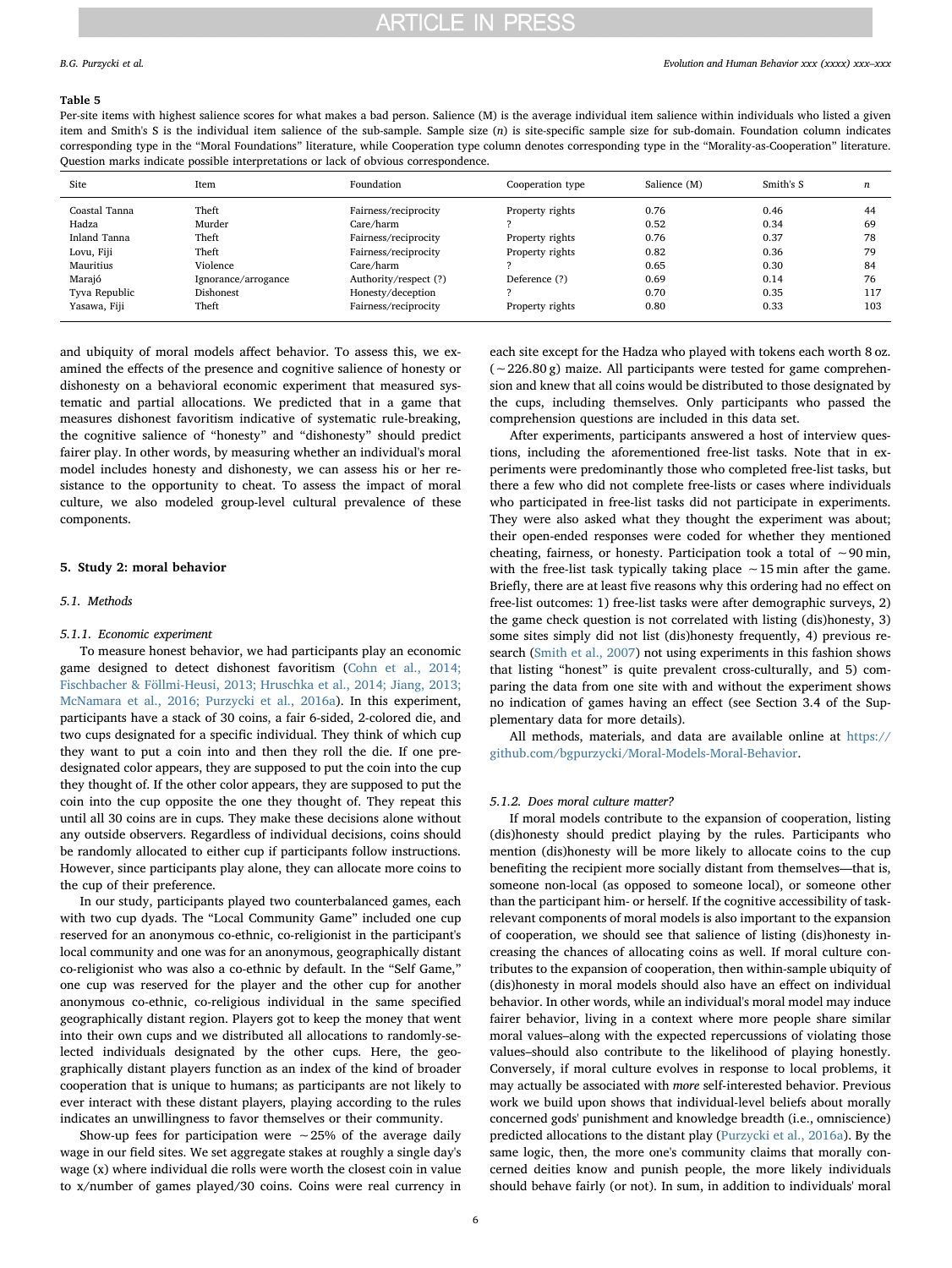#### <span id="page-6-0"></span>Table 6

Summary statistics for individuals per site who participated in the experiment and listed "honest" and "dishonest" in the good and bad list respectively. N denotes number in sub-sample, n denotes those who listed "honest" and "dishonest," and Prop. refers to proportion of sub-sample listing these items. Means (M) and standard deviations (SD) are of item salience.

|                     |     | Honesty in good list |       |                    | Dishonesty in bad list |       |            |
|---------------------|-----|----------------------|-------|--------------------|------------------------|-------|------------|
| <b>Site</b>         | N   | $\boldsymbol{n}$     | Prop. | M(SD)              | $\boldsymbol{n}$       | Prop. | M(SD)      |
| Coastal Tanna       | 44  | 7                    | 0.16  | 0.75(0.20)         | 6                      | 0.14  | 0.69(0.22) |
| Hadza               | 68  | 8                    | 0.12  | 0.52(0.29)         | 10                     | 0.15  | 0.59(0.29) |
| <b>Inland Tanna</b> | 76  | 1                    | 0.01  | $0.25^{\circ}$ (-) | 2                      | 0.03  | 0.71(0.06) |
| Lovu, Fiji          | 76  | 40                   | 0.53  | 0.73(0.31)         | 41                     | 0.54  | 0.65(0.26) |
| Mauritius           | 91  | 4                    | 0.04  | 0.57(0.34)         | 4                      | 0.04  | 0.55(0.34) |
| Maraió              | 77  | 16                   | 0.21  | 0.65(0.31)         | 11                     | 0.14  | 0.51(0.35) |
| Tyva Republic       | 79  | 24                   | 0.30  | 0.83(0.20)         | 38                     | 0.48  | 0.74(0.28) |
| Yasawa, Fiji        | 72  | 4                    | 0.06  | 0.40(0.16)         | 18                     | 0.25  | 0.72(0.26) |
| Total               | 583 | 104                  | 0.18  | 0.70(0.29)         | 130                    | 0.22  | 0.67(0.28) |

<span id="page-6-1"></span><sup>a</sup> Note that this value reflects the salience score of the single individual.

models and religious beliefs, within-sample ubiquity of (a) (dis)honesty in moral models, as well as (b) beliefs about moralistic gods' omniscience and (c) punishment, should predict fair play above and beyond the content of an.

To test whether moral models affect game play, we coded whether or not participants listed honesty or dishonesty in their free-lists and used the summation of these two indices as a predictor with possible values of 0, 1, and 2. As such, participants who did not answer free-list tasks or answered with "I don't know" are not considered in this analysis. Note that the odds of mentioning honesty and dishonesty are related; a logistic regression shows that the odds of listing dishonesty increase by 7.10 [95% CI = 4.48, 11.25] when participants list honesty.

# 5.1.3. Participants

[Table 6](#page-6-0) reports the summary statistics for experimental participants who listed "honesty" in the "good" list ( $n = 104$ , 51 women, mean age = 37.26) or "dishonesty" in the bad list ( $n = 130$ , 49 women, mean  $age = 39.32$ ). Note the considerable variability in the number of participants who listed honesty or dishonesty across these eight populations. Ten individuals listed multiple items coded as "honest" for the "good" list and 9 individuals listed two items coded as "dishonest" for the "bad" list. Again, these individuals are treated as listing each only once.

### 5.1.4. Model

Again, elsewhere [\(Purzycki et al., 2016a, 2016b\)](#page-10-19), we found that individuals' beliefs about morally concerned deities' punishment and knowledge breadth contributed to fairer play in a wide variety of model specifications. We also found that the more children people had, the more likely they were to allocate more coins to themselves and local communities. As some participants in the present study played in a treatment condition using various religious primes (with no overall effects detected), we hold this and game order (Local Community Game  $first = 1$ ) constant in the regressions (see the Supplementary data for further details). In order to hold constant any effects for recognizing what the game was about, we created an indicator variable where values of 1 denote when participants thought the experiment was about fairness, honesty, and/or cheating ( $n = 31$ ; 5% of the sample).

Here, we build upon the "Reduced models" in [Purzycki et al. \(2018\)](#page-10-20). These reduced models were the result of backward-selected full models, had the lowest variance inflation factors, and largest sample sizes of any other model specification. We develop these models and their application in a few important ways. First, we incorporate moral models and culture as predictor variables at individual and group levels, respectively. Here, the group level refers to within-sample ubiquity. Second, we take group-level variation into account using varying effects. Rather

than hold intercultural variation constant, we incorporate it into our modeling structure ([Gelman, 2006; Nezlek, 2010; Pinheiro & Bates,](#page-10-21) [2000\)](#page-10-21). Third, we formally develop statistical models (see the Supplementary data) in a Bayesian framework. Fourth, using prior defined distributions, we impute our missing data.

Our outcome variable is the binomially distributed count of allocating coins to the socially distant cup. As mentioned above, this offers the strongest test of fairer play as the chances of allocating a coin to geographically distant people better approximates to playing fairly than do allocations to self- or local community [\(Hruschka et al., 2014;](#page-10-22) [Purzycki et al., 2016a](#page-10-22)). The log-odds of each allocation is defined as a linear combination of

- 1. Varying intercepts for individual and group
- 2. Varying slopes by group for individual-level responses to moral models, moralistic gods' punishment, and moralistic gods' knowledge breadth
- 3. Fixed slopes by group for group-level average responses to moral models, moralistic gods' punishment, and moralistic gods' knowledge breadth
- 4. Simple effects for religious prime condition, order, game understanding check, game type, and number of children

The group-level responses are given their own statistical models, as they are not observed but rather must be inferred from the individual responses at each site. Rather than use simple fixed indices of grouplevel variation (e.g., the mean value for the cultural variables in each site), we infer them from the sample of individual statements. Then we simultaneously use the posterior distribution of each in the model. This retains all uncertainty so that we do not limit ourselves to point estimates that may lead to misleadingly false precision where there is actually a distribution of values within communities. For each set of beliefs—moral models, moralistic gods' punishment and knowledge breadth—we simultaneously estimate a varying intercept representing the average of each site's individual responses and use this intercept, with all associated uncertainty, as a predictor in the main model. This is analogous to a measurement error model, in which the group-level predictors are measured with error. In principle, then, our model is four simultaneous regressions: a main binomial regression predicting coin assignments and three varying intercept regressions predicting individual responses by field site. Formal details of the model are included in the Supplementary materials.

With one exception, each individual played both games. We therefore restructured the data set to include two duplicate participant-byvariable matrices and included a binary variable denoting which game it represents ("Self Game" = 1). We included all values for coins to distant co-religionists in a single vector and the cups designated for the local co-ethnic and participants in another single vector. The Hadza were not asked the game understanding check question, so we marginalized over these and imputed other missing values (see script for details, and the Supplementary data for alternate imputation strategies).

We fit this model using the R package rethinking (version 1.71) ([McElreath, 2016, 2017\)](#page-10-23) and rstan version 2.17.3 [\(Stan Development](#page-11-0) [Team, 2017\)](#page-11-0). We assessed chain convergence by inspecting traceplots,  $\hat{R}$  values, and the number of effective samples, and encountered no problems in sampling. The Supplementary materials include further analyses in a frequentist statistical framework and analyses considering the effects of item salience.

## 5.2. Results

### 5.2.1. Individual-level effects

[Table 7](#page-7-0) reports the main models. Values are exponentiated mean estimates (OR) and 95% credibility intervals (CI). We have highlighted the individual-level effects in [Fig. 2](#page-7-1). As indicated by the intercept,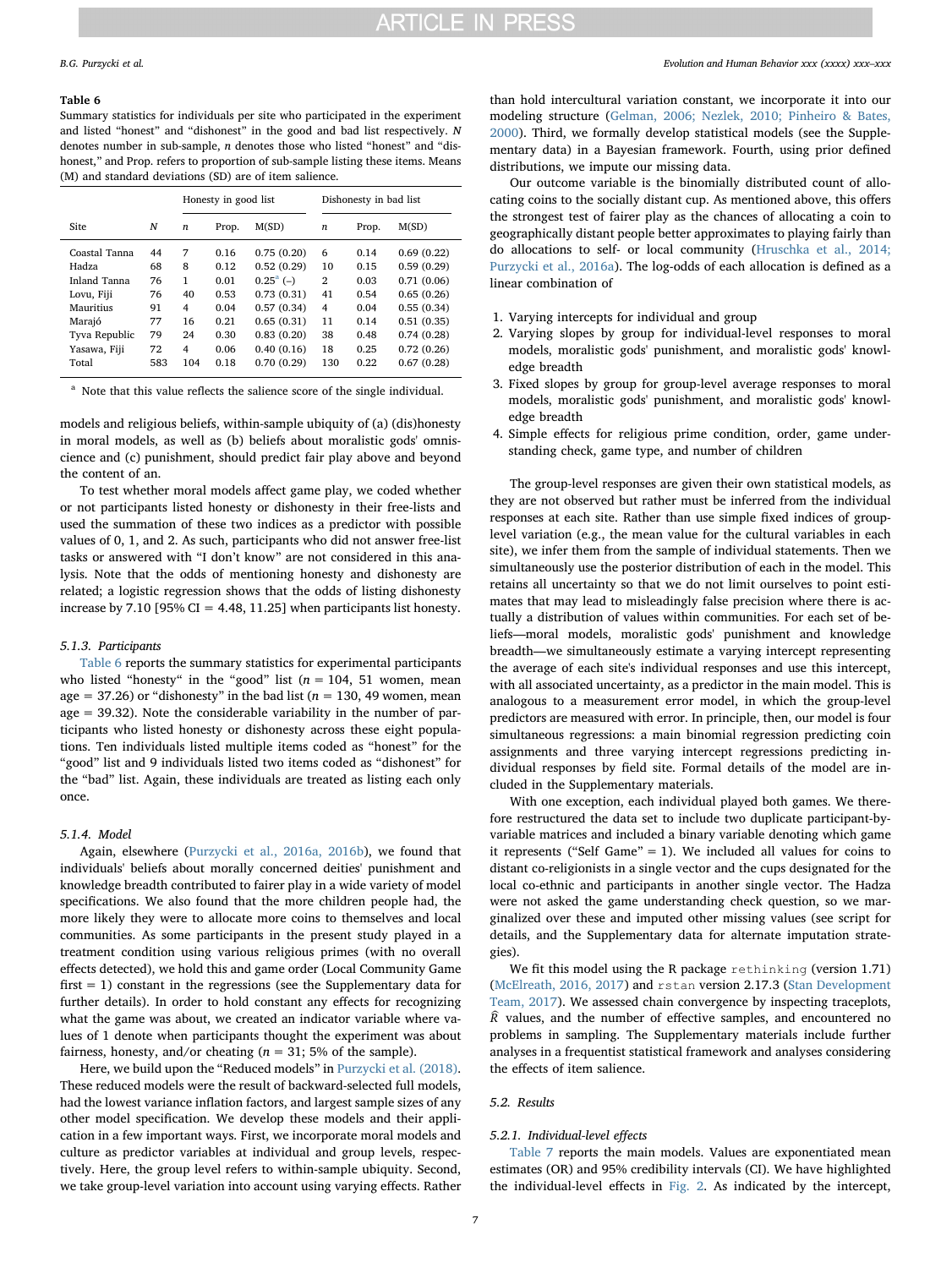# B.G. Purzycki et al. *Evolution and Human Behavior xxx (xxxx) xxx–xxx*

#### <span id="page-7-0"></span>Table 7

Exponentiated mean estimates (OR) and 95% credibility intervals (CI) of chances of allocating a coin to geographically distant co-religionists. The left-most model is the full model, the center model removes all moral variables, and the right-most model includes only individual-level moral models.

|                                   | OR [95% CI]         | OR [95% CI]         | OR [95% CI]         |
|-----------------------------------|---------------------|---------------------|---------------------|
| (Dis)honesty summation            | 1.03 [0.96, 1.12]   |                     | 1.03 [0.97, 1.09]   |
| Moralistic gods' punishment       | 1.09 [0.93, 1.29]   | 1.10 [0.95, 1.26]   | 1.10 [0.96, 1.25]   |
| Moralistic gods' knowledge        | 1.25 [1.03, 1.53]   | 1.25 [1.04, 1.51]   | 1.23 [1.02, 1.51]   |
| Number of children                | 0.88 [0.70, 1.08]   | $0.86$ [0.70, 1.06] | $0.87$ [0.70, 1.08] |
| Condition (treatment $= 1$ )      | $0.97$ [0.90, 1.05] | $0.97$ [0.89, 1.04] | $0.96$ [0.89, 1.04] |
| Local game played first $= 1$     | 1.02 [0.96, 1.09]   | 1.02 [0.96, 1.09]   | 1.02 [0.95, 1.10]   |
| Game about honesty? ( $ves = 1$ ) | 1.00 [0.85, 1.20]   | 1.02 [0.87, 1.22]   | 1.02 [0.86, 1.20]   |
| Game (self game $= 1$ )           | $0.97$ [0.93, 1.02] | $0.97$ [0.93, 1.02] | $0.97$ [0.94, 1.01] |
| Group-level moral models          | 1.30 [0.51, 3.59]   |                     |                     |
| Group-level gods' punishment      | $1.65$ [0.34, 6.25] | 2.15 [0.59, 6.46]   | $2.23$ [0.59, 6.55] |
| Group-level gods' knowledge       | 1.10 [0.29, 4.13]   | 1.18 [0.36, 4.01]   | 1.13 [0.38, 3.41]   |

<span id="page-7-1"></span>

Fig. 2. Exponentiated 95% credibility intervals of mean estimates of individuallevel effects of full model from [Table 7](#page-7-0). Horizontal axis is on a logarithmic scale. The dotted vertical line indicates the threshold of no effect where variables with no reliable effects would have error symmetry around 1.0. Effects to the right of 1.0 predict greater odds of allocating a coin to geographically distant players whereas effects to the left indicate decreased odds in such allocations.

individuals predictably bias allocations in favor of themselves and their local community across the eight sampled populations. As suggested by the Game variable, people favor themselves slightly more than they favor their local communities (i.e., the odds and range of the effect is trending towards values < 1.00). Moreover, the effect of the number of children people have is trending towards favoritism for the players themselves and their local communities.

Our focal individual-level variables—moral models, deities' punishment and knowledge breadth—all contribute to increasing the

chances of allocating a coin to the geographically distant players. Note here that the strongest effect is gods' attributed knowledge breadth; the more individuals claim gods know, the more likely they are to allocate to the distant cup. Gods' punishment also has an effect in the same direction, though not as obviously strong. Previous results [\(Purzycki](#page-10-19) [et al., 2016a](#page-10-19)) indicated that punishment predicted larger allocations than knowledge. However, these previous models treated field site as a simple effect and did not allow any variables to have differential effects across sites. Moreover, they considered only complete cases. Here, we allow these factors to have differential effects across sites while estimating the effects of individual-level factors on fair behavior.

The content of moral models influences game play; individuals who listed (dis)honesty are more likely to play fairly (i.e., there is a 3% greater chance of allocating a coin to distant players). Note, however, while the bulk of the probability mass is  $> 1$ , this effect is notably slight by comparison to religious beliefs. As indicated by the relatively narrower intervals, it is, however, better estimated by the model. In the Supplementary data, among a variety of other model specifications, we show that salience of (dis)honesty has a similar relationship to behavioral outcome; individuals who list (dis)honesty earlier in lists are more likely to allocate coins to the distant players.

### 5.2.2. Group-level effects

[Table 7](#page-7-0) also includes the average contribution of moral and religious culture on allocations. [Fig. 3](#page-7-2) illustrates a projection of these group-level effects, assuming participants have no children and answered all questions at the half-way mark (in this case 0.5). This includes the free-list summations, which are inverse logit transformed to put them on the same scale as the other cultural variables. Group-level beliefs in moralistic gods' punishment (OR = 1.69, 95% CI =  $[0.39,$ 

<span id="page-7-2"></span>

Fig. 3. Projected effects of cultural prevalence of (dis)honesty (green), gods' punishment (red), and gods' knowledge (blue) on probability of allocating a coin to distant players. Results are from full model in [Table 7.](#page-7-0) Shading is 95% percentile intervals. Reference line is at the 50% mark indicating fair play. Across projections, number of children are held at zero, and all other values are held at 0.5 (the halfway point for each variable, including the inverse logit transformed values for moral models), varying only the group level values between 0 and 1. (For interpretation of the references to color in this figure legend, the reader is referred to the web version of this article.)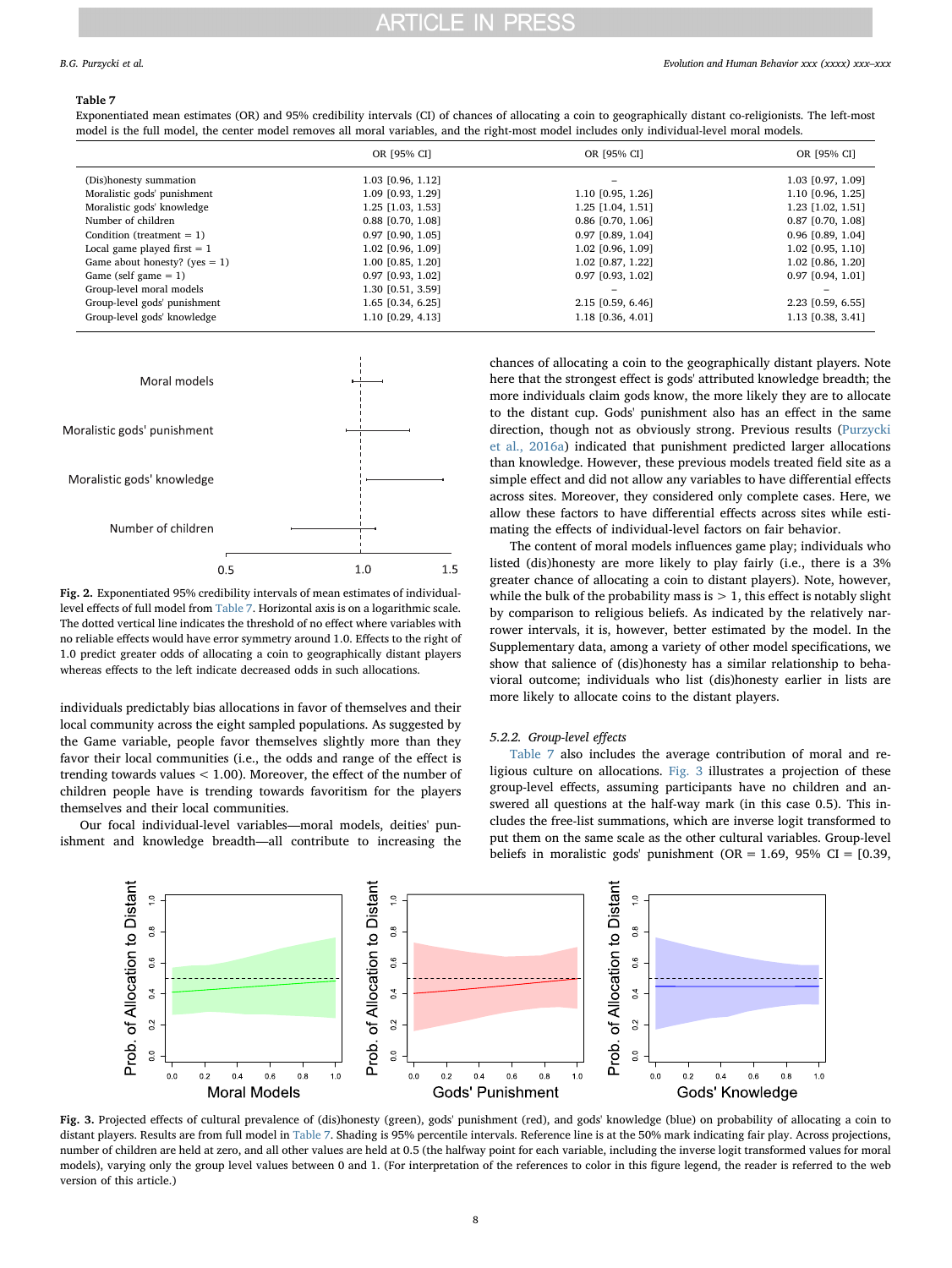6.68]) exhibits the clearest positive trend (red in [Fig. 3](#page-7-2)). In other words, the ubiquity of beliefs that gods punish in an individual's community positively predicts his or her fair behavior in the game (albeit with a range of error). Cultural ubiquity of (dis)honesty in moral models (green in [Fig. 3](#page-7-2)) and gods' knowledge breadth (blue in [Fig. 3\)](#page-7-2) show no reliable effect on allocations (i.e., their credibility intervals are more symmetrical around 1.00).

The strongest conclusion to be drawn from the main results is that—as indicated by the wide intervals—these are poorly estimated factors. While the odds ratios (exponentiated mean estimates) appear to be high, the 95% credibility interval width is quite broad and it is difficult to conclude that culture–the prevalence of certain kinds of information within a community–has a systematic effect on individual behavior cross-culturally. Using more liberal-but-standard analyses, however, we cautiously show that for populations where (dis)honesty is infrequently listed, models predict that increasing its cultural prevalence brings allocations to distant players in this sites to baseline, cross-site allocation levels (Section 5.2.2 of the Supplementary data, Fig. S1). While individually held cultural information predicts individual outcomes, it remains less clear as to how cultural prevalence of that information does.

### 6. Discussion

The studies presented here give new insight into the relationship between morality and the kind of broad cooperation unique to humans. Among our diverse samples, the most salient and ubiquitous components of moral culture revolve around reciprocity, cooperation, honesty, and dishonesty. This cross-cultural ethnographic data empirically confirm that moral culture is more associated with the costs and benefits of social life ([Alexander, 1987; Fessler et al., 2015; Greene, 2013;](#page-9-5) [Tomasello & Vaish, 2013; Trivers, 1971](#page-9-5)) than with concerns of "justice" and "rights" [\(Turiel, 1983, 2006\)](#page-11-1). We also found that individuals' moral models predict honest behavior towards geographically distant individuals, but their effects were not as strong as the effects of religious beliefs. As participants exhibited this behavior towards individuals they would never likely meet, our results also confirm the important role that individuals' beliefs and values have on human sociality by restraining selfish behavior. Group-level moral and religious culture, however, are not clearly associated with individuals' moral behavior. Below, we discuss various facets of the moral system in light of these results.

# 6.1. Morality in mind

While we found an individual-level effect of moral models on honest, rule-following behavior, the effect itself was quite small. This may have been due to the kind of data our methods elicit; open-ended questions require categorization for analysis, which may have introduced bias. However, field researchers collected and translated our ethnographic data which was checked multiple times for quality and consistency across research assistants. Moreover, our models exhibited considerable precision in estimating (dis)honesty's effect on behavior. We also considered other notions beyond (dis)honesty that we might assume to be task-relevant. However, moral model components such as "cheating," "disobedience," or "fairness" were either concentrated in a few communities or rarely listed at all, thus making it difficult to reliably assess their effect on behavior in a global cross-cultural study such as ours. Using the data presented here to design scales for measuring individuals' moral models would strike a balance between universal applicability and local relevance (e.g., [Boehm, 1979, 1980;](#page-9-11) [Buchtel et al., 2015\).](#page-9-11)

Moral models might be only as effective to the extent that an individual can implement them. Accordingly, measuring other critical individual-level factors (e.g., self-control; [Blasi, 1980\)](#page-9-12) to predict moral behavior might be also appropriate. One indication of this in the

present study is the cognitive salience of (dis)honesty. In the Supplementary data, we show that the effects for individual-level salience of (dis)honesty are similar to those we find above; the earlier individuals list (dis)honesty, the greater the odds of allocating a coin to the distant participant (see the Supplementary data). In addition to accessibility, item salience may indicate how readily individuals can implement these values. This is consistent with the psychological literature that emphasizes the impact of quick moral intuitions over slow moral judgments [\(Baumard, 2016; Cone & Rand, 2014; Haidt, 2001; Lotz,](#page-9-1) [2015\)](#page-9-1), suggesting that deeper motivational forces are at work.

Fair play had a stronger association with religious beliefs than with moral models. The effect of being watched and potentially punished by a transcendent being may have played a larger role in our expanded sociality than moral cultivation. It also raises questions as to whether or not human moralistic punishment is powerful enough to offset the costs of defecting on social expectations (cf. [Dawkins, 2016; De Waal, 2013;](#page-10-24) [Johnson, 2016\).](#page-10-24) In other words, not only moral models but additional institutional and environmental factors are likely required to stabilize wider, more predictable cooperation. The secularization literature (e.g., [Norris & Inglehart, 2012](#page-10-25)) and some of the aforementioned experimental work (e.g., [Cronk, 2007; Gerkey, 2013\)](#page-10-26) suggest that this is the case.

# 6.2. Moral behavior

Some argue that the evolutionary function of moral behavior is to maintain individuals' reputations in reciprocal interactions ([Baumard,](#page-9-1) [2016; Baumard et al., 2013; Sperber & Baumard, 2012\)](#page-9-1). Our result that gods' knowledge has the strongest and most reliable association with giving more coins to distant players is consistent with this view insofar as one's reputation matters in the eyes of a god. Beliefs about morally concerned deities that know about and punish people for immoral behavior might predict moral behavior more reliably because they harness–among other things–psychological systems responsible for reputation management and punishment avoidance ([Johnson, 2016;](#page-10-27) [Purzycki et al., 2016a](#page-10-27)). If concern of one's reputation in his or her community was strong enough to overcome both the anonymity afforded by these experiments and that target recipients were in no position to reciprocate, we should have seen a relationship between moral culture and honest allocations. That is, individuals should have been more likely to play honestly if it meant breaching widely held values ([Baumard, 2016](#page-9-1), p. 131, n. 13). We found no such association. It may be, however, that moral culture functions in ways not captured by such games (see below).

Ongoing concerns revolve around the ecological validity of economic experiments (Baumard [& Sperber, 2010; Gervais, 2017; Gurven](#page-9-13) [& Winking, 2008; Wiessner, 2009; Winking & Mizer, 2013](#page-9-13)). In smallscale societies, the anonymity afforded by these experiments is not always available. Our study takes advantage of the rarely-offered anonymity by examining whether or not participants exploit the experimental context for their own gains. Moreover, recall that target recipients were geographically distant individuals with whom participants are unlikely to interact; we assessed whether or not cultural content can induce impartial and honest behavior in interactions we know are not happening regularly in our study sites. Other options for assessing interactions are likely to miss these rare encounters ([Pisor &](#page-10-28) [Gurven, 2016](#page-10-28)). As our religious belief measures showed a relatively strong association with allocation, this suggests that we cannot easily dismiss the value of using such games in toto.

# 6.3. Moral culture

Consistent with the precedent study examining cultural variation ([Gurven et al., 2008](#page-10-2)), our results are inconclusive as to whether or not moral culture actually corresponds to individual behavior. As indicated by the wide credible intervals of our model estimates, group-level moral or religious commitments within a community do not reliably predict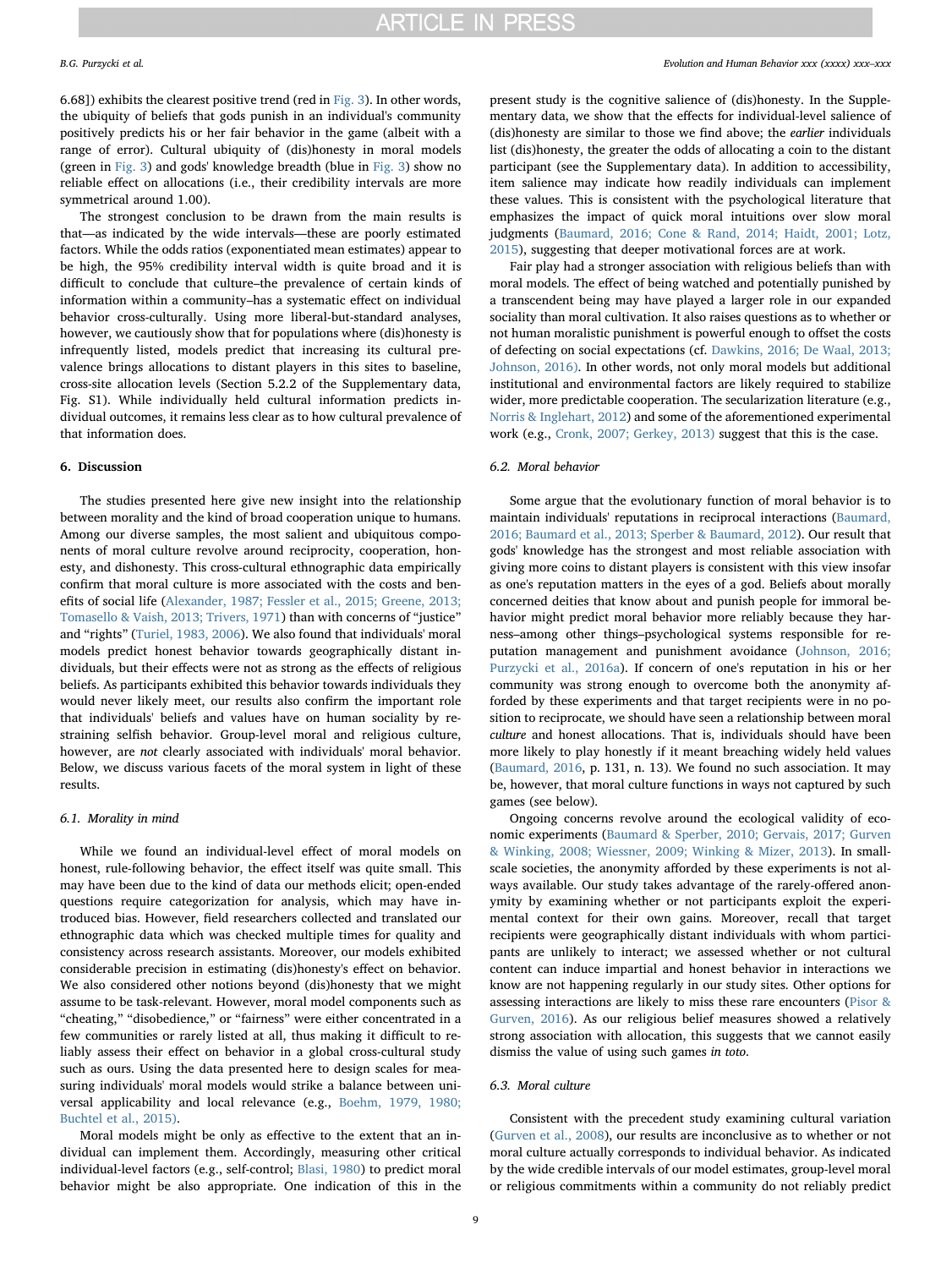individual behavior. It may be the case that there are unmeasured, contextual factors that may be responsible for this model uncertainty. For instance, we do not know the relationship between moral culture and the threat of punishment for moral violations in each sample ([Boyd](#page-9-14) [& Richerson, 1992\)](#page-9-14). We also do not have a reliable sense of moral culture's relationship with socioecological factors such as material security [\(Hruschka et al., 2014](#page-10-22)) or environmental harshness [\(Gelfand](#page-10-29) [et al., 2011](#page-10-29)). As our sample is limited to eight field sites, more attention to group-level measures such as these in a larger sample would facilitate a more reliable assessment of these factors' relative contributions.

However, it may be the case that behaviors that correspond to moral virtues occur too context-specifically or situationally to be reliably evoked in experimental games [\(Fessler et al., 2015; Gerkey, 2013;](#page-10-30) [North, 1991\)](#page-10-30). We do not have a precise grasp of the components of individuals' moral models that become salient when they operate in different contexts (or whether or not they do). At the group level, rather than having a direct, measurable effect on our behavior, cultural ubiquity and institutions may only facilitate learning the rules and norms for successfully navigating social life (cf. [Brodbeck et al., 2013; Cohn](#page-9-2) [et al., 2014; Cronk, 2007; Gerkey, 2013; Lesorogol, 2007; Smaldino,](#page-9-2) [2014\),](#page-9-2) thus making them more salient in situ. While our results suggest that the composition of mental models predicts cooperative behavior that transcends what might otherwise be parochial boundaries (e.g., [Hruschka et al., 2014; Pisor & Gurven, 2016\)](#page-10-22), examining when, and where, and to whom participants claim these moral prescriptions apply would be a logical next step for future inquiry (cf. [Fessler et al., 2015](#page-10-30)).

# 6.4. Evolution of moral systems

Social systems have long been held to structure human interactions, but their mechanics are rarely detailed with empirical data. We assessed some components of moral systems here by focusing on individual models, local culture, and their contribution to honest behavior between members of disparate communities. Like any social system, moral systems are the aggregate output of the complex interactions between deeper cognitive adaptations and our socioecological environments ([Barrett, 2014; Kiper & Sosis, 2014](#page-9-15)). Further consideration of deeper psychological systems [\(Cosmides & Tooby, 2005; Curry,](#page-10-31) [2016; Graham et al., 2011](#page-10-31)) and their relationship to culture and institutions [\(Gerkey, 2013; Stagnaro et al., 2017\)](#page-10-32) is necessary to further assess the dynamism between moral systems and human cooperation.

As is true with all cross-sectional and correlational research, we cannot satisfactorily explain variation or account for the causal links and feedback between facets of moral systems. The variability we see in moral culture may reflect variation in the challenges people collectively face together, but whether or not it contributes to the resolution of those challenges remains an open question [\(Alexander, 1987; Curry,](#page-9-5) [2016; Greene, 2013; Haidt & Kesebir, 2010](#page-9-5)). As is the case for most traits, uncovering the genesis of moral systems is a difficult-if not impossible-task, but longitudinal research on the topic would be better able to address the links between cognitive adaptations, culture, and environment by tracking individual- and group-level moral models and behavior, including how they change, from which sources they appear to develop, and the forces at work in their selective retention.

# Author contributions

B.G.P. conceived, initiated, and managed this project, wrote the bulk of the manuscript, supplementary data, and R code, performed analysis and contributed to model development. A.P. contributed to writing the manuscript, supplementary data, and R code. R.M. contributed to main model development, its description, corollary R code, and group-level plots. C.A., Q.D.A., E.C., R.A.M., B.G.P., A.K.W., and D.X. collected data and contributed to protocol design with J.H. and A.N. All authors provided feedback.

# Research ethics

This project was initially approved by the University of British Columbia's Behavioural Research Ethics Board (#H13-00671) and subsequently approved by the ethical review boards at the home university of each researcher who collected the data.

# Competing interests

We declare that we have no competing interests.

# Acknowledgments

This work was made possible by the Cultural Evolution of Religion Research Consortium, funded by a SSHRC partnership grant (grant number 895-2011-1009) and the John Templeton Foundation (grant ID 40603) awarded to J.H. and A.N., and support from the Max Planck Institute for Evolutionary Anthropology (MPI) to R.M., A.P., and B.G.P. J.H. thanks CIFAR. We thank Adam Barnett, Nicholas Chan, Radek Kundt, Eva Kundtová Klocová, Tiffany Lai, Peter Manǒ, and Ted Slingerland. We also thank the Department of Human Behavior, Ecology and Culture at MPI for their feedback, particularly Bret Beheim for his help with the by-site plots in the Supplementary data. We also thank the reviewers and Dan Fessler for their critical feedback.

### Appendix A. Supplementary data

Supplementary materials including data, R scripts, and methods protocols to this article can be found online in [https://github.com/](https://github.com/bgpurzycki/Moral-Models-Moral-Behavior) [bgpurzycki/Moral-Models-Moral-Behavior](https://github.com/bgpurzycki/Moral-Models-Moral-Behavior) and at [Purzycki et al.](#page-10-15) [\(2016b, 2017\).](#page-10-15) Supplementary data to this article can be found online at <https://doi.org/10.1016/j.evolhumbehav.2018.04.004>.

#### References

- <span id="page-9-5"></span><span id="page-9-3"></span>Alexander, R. D. (1987). The biology of moral systems[. New Brunswick: Aldine Transaction.](http://refhub.elsevier.com/S1090-5138(17)30323-9/rf0005) [Apicella, C. L., Marlowe, F. W., Fowler, J. H., & Christakis, N. A. \(2012\). Social networks](http://refhub.elsevier.com/S1090-5138(17)30323-9/rf0010) [and cooperation in hunter-gatherers.](http://refhub.elsevier.com/S1090-5138(17)30323-9/rf0010) Nature, 481(7382), 497.
- <span id="page-9-10"></span>[Ashton, M. C., Lee, K., & de Vries, R. E. \(2014\). The hexaco honesty-humility, agree](http://refhub.elsevier.com/S1090-5138(17)30323-9/rf0015)[ableness, and emotionality factors a review of research and theory.](http://refhub.elsevier.com/S1090-5138(17)30323-9/rf0015) Personality and [Social Psychology Review, 18](http://refhub.elsevier.com/S1090-5138(17)30323-9/rf0015)(2), 139–152.
- <span id="page-9-15"></span>Barrett, H. C. (2014). [The shape of thought: How mental adaptations evolve](http://refhub.elsevier.com/S1090-5138(17)30323-9/rf0020). Oxford: Oxford [University Press](http://refhub.elsevier.com/S1090-5138(17)30323-9/rf0020).
- [Barrett, H. C., Bolyanatz, A., Crittenden, A. N., Fessler, D. M., Fitzpatrick, S., Gurven, M.,,](http://refhub.elsevier.com/S1090-5138(17)30323-9/rf0025) [et al. ... \(2016\). Small-scale societies exhibit fundamental variation in the role of](http://refhub.elsevier.com/S1090-5138(17)30323-9/rf0025) intentions in moral judgment. [Proceedings of the National Academy of Sciences,](http://refhub.elsevier.com/S1090-5138(17)30323-9/rf0025) 113[\(17\), 4688](http://refhub.elsevier.com/S1090-5138(17)30323-9/rf0025)–4693.
- <span id="page-9-1"></span>Baumard, N. (2016). The origin of fairness[. Oxford: Oxford University Press](http://refhub.elsevier.com/S1090-5138(17)30323-9/rf0030).
- [Baumard, N., André, J.-B., & Sperber, D. \(2013\). A mutualistic approach to morality: The](http://refhub.elsevier.com/S1090-5138(17)30323-9/rf0035) [evolution of fairness by partner choice.](http://refhub.elsevier.com/S1090-5138(17)30323-9/rf0035) Behavioral and Brain Sciences, 36(1), 59–78.
- <span id="page-9-13"></span>[Baumard, N., & Sperber, D. \(2010\). Weird people, yes, but also weird experiments.](http://refhub.elsevier.com/S1090-5138(17)30323-9/rf0040) [Behavioral and Brain Sciences, 33](http://refhub.elsevier.com/S1090-5138(17)30323-9/rf0040)(2–3), 84–85.
- <span id="page-9-12"></span><span id="page-9-6"></span>Bernard, H. R. (2011). [Research methods in anthropology](http://refhub.elsevier.com/S1090-5138(17)30323-9/rf0045). Lanham: AltaMira Press.
- [Blasi, A. \(1980\). Bridging moral cognition and moral action: A critical review of the lit](http://refhub.elsevier.com/S1090-5138(17)30323-9/rf0050)erature. [Psychological Bulletin, 88](http://refhub.elsevier.com/S1090-5138(17)30323-9/rf0050)(1), 1–45.
- <span id="page-9-11"></span>[Boehm, C. \(1979\). Some problems with altruism in the search for moral universals.](http://refhub.elsevier.com/S1090-5138(17)30323-9/rf0055) [Behavioral Science, 24](http://refhub.elsevier.com/S1090-5138(17)30323-9/rf0055)(1), 15–24.
- <span id="page-9-7"></span>[Boehm, C. \(1980\). Exposing the moral self in Montenegro: The use of natural de](http://refhub.elsevier.com/S1090-5138(17)30323-9/rf0060)finitions [to keep ethnography descriptive.](http://refhub.elsevier.com/S1090-5138(17)30323-9/rf0060) American Ethnologist, 7(1), 1–26.
- <span id="page-9-0"></span>[Bowles, S., & Gintis, H. \(2003\). Origins of human cooperation.](http://refhub.elsevier.com/S1090-5138(17)30323-9/rf0065) Genetic and Cultural [Evolution of Cooperation, 2003](http://refhub.elsevier.com/S1090-5138(17)30323-9/rf0065), 429–443.
- Boyd, R. (2018). A diff[erent kind of animal: How culture transformed our species](http://refhub.elsevier.com/S1090-5138(17)30323-9/rf0070). Princeton: [Princeton University Press](http://refhub.elsevier.com/S1090-5138(17)30323-9/rf0070).
- <span id="page-9-4"></span>[Boyd, R., & Richerson, P. J. \(1988\).](http://refhub.elsevier.com/S1090-5138(17)30323-9/rf0075) Culture and the evolutionary process. Chicago: [University of Chicago Press.](http://refhub.elsevier.com/S1090-5138(17)30323-9/rf0075)
- <span id="page-9-14"></span>[Boyd, R., & Richerson, P. J. \(1992\). Punishment allows the evolution of cooperation \(or](http://refhub.elsevier.com/S1090-5138(17)30323-9/rf0080) [anything else\) in sizable groups.](http://refhub.elsevier.com/S1090-5138(17)30323-9/rf0080) Ethology and sociobiology, 13(3), 171–195.
- Boyd, [R., & Richerson, P. J. \(2009\). Culture and the evolution of human cooperation.](http://refhub.elsevier.com/S1090-5138(17)30323-9/rf0085) [Philosophical Transactions of the Royal Society of London B: Biological Sciences,](http://refhub.elsevier.com/S1090-5138(17)30323-9/rf0085) 364[\(1533\), 3281](http://refhub.elsevier.com/S1090-5138(17)30323-9/rf0085)–3288.
- <span id="page-9-2"></span>[Brodbeck, F. C., Kugler, K. G., Reif, J. A., & Maier, M. A. \(2013\). Morals matter in eco](http://refhub.elsevier.com/S1090-5138(17)30323-9/rf0090)[nomic games.](http://refhub.elsevier.com/S1090-5138(17)30323-9/rf0090) PloS one, 8(12), e81558.
- <span id="page-9-8"></span>Brown, D. (1991). Human universals[. Boston: McGraw-Hill.](http://refhub.elsevier.com/S1090-5138(17)30323-9/rf0095)

<span id="page-9-9"></span>[Buchtel, E. E., Guan, Y., Peng, Q., Su, Y., Sang, B., Chen, S. X., & Bond, M. H. \(2015\).](http://refhub.elsevier.com/S1090-5138(17)30323-9/rf0100) [Immorality east and west: Are immoral behaviors especially harmful, or especially](http://refhub.elsevier.com/S1090-5138(17)30323-9/rf0100)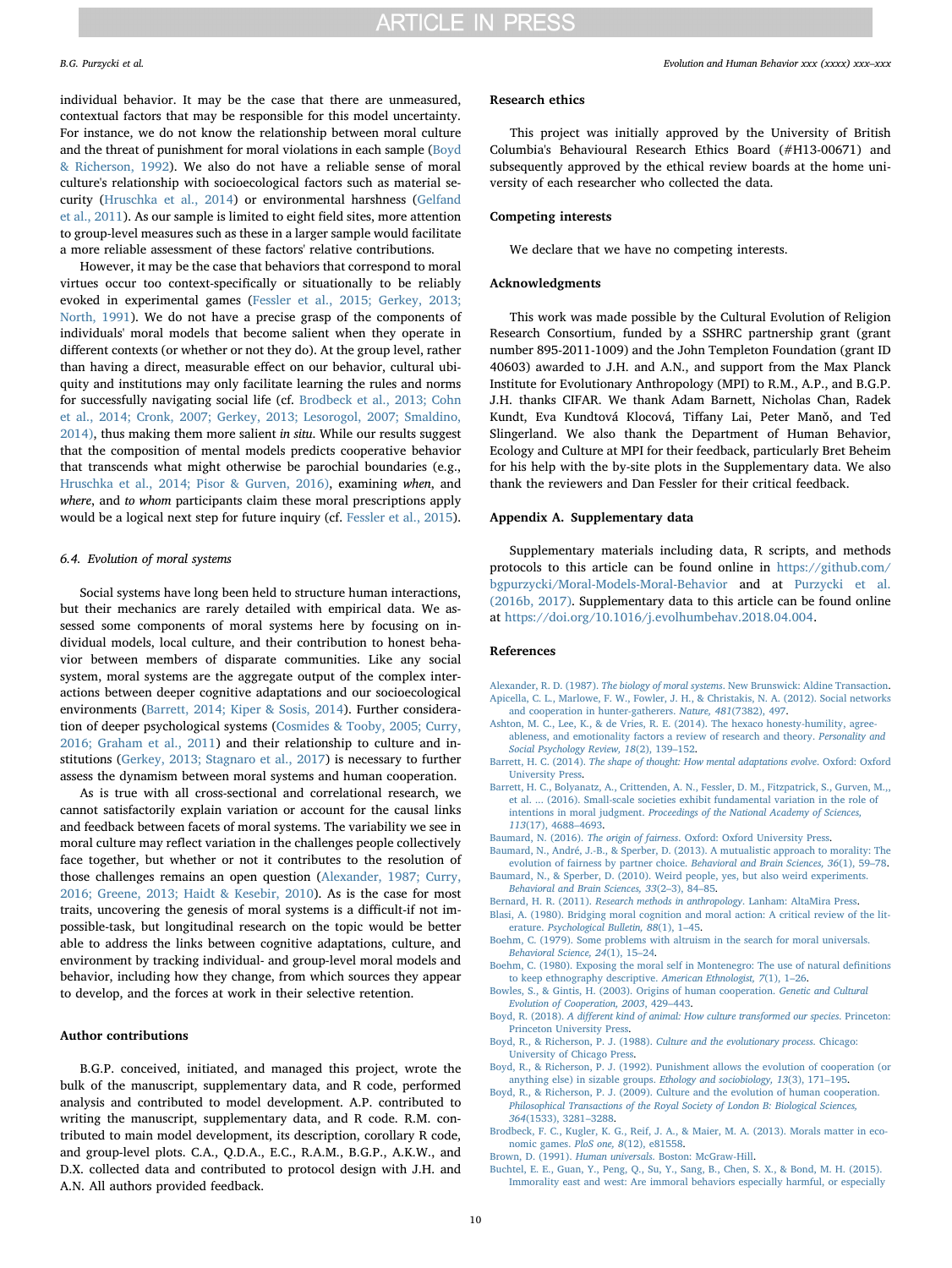uncivilized? [Personality and Social Psychology Bulletin, 41](http://refhub.elsevier.com/S1090-5138(17)30323-9/rf0100)(10), 1382–1394.

- <span id="page-10-4"></span>[Caton, C. E. \(1963\). In what sense and why](http://refhub.elsevier.com/S1090-5138(17)30323-9/rf0105) 'ought'–judgements are universalizable. The [Philosophical Quarterly, 13](http://refhub.elsevier.com/S1090-5138(17)30323-9/rf0105)(50), 48–55.
- Chudek, M., & Henrich, J. (2011). Culture–[gene coevolution, norm-psychology and the](http://refhub.elsevier.com/S1090-5138(17)30323-9/rf0110) [emergence of human prosociality.](http://refhub.elsevier.com/S1090-5138(17)30323-9/rf0110) Trends in Cognitive Sciences, 15(5), 218–226.
- <span id="page-10-18"></span>[Cohn, A., Fehr, E., & Maréchal, M. A. \(2014\). Business culture and dishonesty in the](http://refhub.elsevier.com/S1090-5138(17)30323-9/rf0115) [banking industry.](http://refhub.elsevier.com/S1090-5138(17)30323-9/rf0115) Nature, 516(7529), 86–89.
- [Cone, J., & Rand, D. G. \(2014\). Time pressure increases cooperation in competitively](http://refhub.elsevier.com/S1090-5138(17)30323-9/rf0120) [framed social dilemmas.](http://refhub.elsevier.com/S1090-5138(17)30323-9/rf0120) PLOS One, 9(12), e115756.
- <span id="page-10-31"></span>[Cosmides, L., & Tooby, J. \(2005\). Neurocognitive adaptations designed for social ex](http://refhub.elsevier.com/S1090-5138(17)30323-9/rf0125)change. [The handbook of evolutionary psychology,](http://refhub.elsevier.com/S1090-5138(17)30323-9/rf0125) 584–627.
- [Cronk, L. \(1994\). Evolutionary theories of morality and the manipulative use of signals.](http://refhub.elsevier.com/S1090-5138(17)30323-9/rf0130) [Zygon, 29](http://refhub.elsevier.com/S1090-5138(17)30323-9/rf0130)(1), 81–101.
- <span id="page-10-26"></span>Cronk, L. (2007). The infl[uence of cultural framing on play in the trust game: A Maasai](http://refhub.elsevier.com/S1090-5138(17)30323-9/rf0135) example. [Evolution and Human Behavior, 28](http://refhub.elsevier.com/S1090-5138(17)30323-9/rf0135)(5), 352–358.

<span id="page-10-6"></span>[Curry, O. S. \(2016\). Morality as cooperation: A problem-centred approach. In T. K.](http://refhub.elsevier.com/S1090-5138(17)30323-9/rf0140)

- <span id="page-10-3"></span>[Shackelford, & R. D. Hansen \(Eds.\).](http://refhub.elsevier.com/S1090-5138(17)30323-9/rf0140) The evolution of morality (pp. 27–51). Springer. Curry, O.S., Chesters, M.J., Van Lissa, C.J., n.d. Mapping morality with a compass: Testing the theory of 'morality as cooperation' with a new questionnaire. cited with permission. [https://osf.io/x7dg3/.](https://osf.io/x7dg3/)
- <span id="page-10-10"></span>D'[Andrade, R. G. \(2006\). Commentary on Searle's social ontology: Some basic principles](http://refhub.elsevier.com/S1090-5138(17)30323-9/rf0150) culture and institutions. [Anthropological Theory, 6](http://refhub.elsevier.com/S1090-5138(17)30323-9/rf0150)(1), 30–39.
- D'[Andrade, R. G. \(1981\). The cultural part of cognition.](http://refhub.elsevier.com/S1090-5138(17)30323-9/rf0155) Cognitive Science, 5(3), 179–195. Darwin, C. (1871). The descent of man[. Princeton, N.J.: Penguin Classics](http://refhub.elsevier.com/S1090-5138(17)30323-9/rf0160).
- <span id="page-10-24"></span>Dawkins, R. (2016). The god delusion[. New York: Random House](http://refhub.elsevier.com/S1090-5138(17)30323-9/rf0165).
- <span id="page-10-12"></span>De Waal, F. (2013). The bonobo and the atheist[. New York: W.W. Norton and Company.](http://refhub.elsevier.com/S1090-5138(17)30323-9/rf0170) Ensminger, J., & Henrich, J. (2014). [Experimenting with social norms: Fairness and pun](http://refhub.elsevier.com/S1090-5138(17)30323-9/rf0175)[ishment in cross-cultural perspective](http://refhub.elsevier.com/S1090-5138(17)30323-9/rf0175). Russell Sage Foundation.
- [Fehr, E., Fischbacher, U., & Gächter, S. \(2002\). Strong reciprocity, human cooperation,](http://refhub.elsevier.com/S1090-5138(17)30323-9/rf0180) [and the enforcement of social norms.](http://refhub.elsevier.com/S1090-5138(17)30323-9/rf0180) Human Nature, 13(1), 1–25.
- <span id="page-10-30"></span>[Fessler, D. M. T., Barrett, H. C., Kanovsky, M., Stich, S., Holbrook, C., Henrich, J., ...](http://refhub.elsevier.com/S1090-5138(17)30323-9/rf0185) [Laurence, S. \(2015\). Moral parochialism and contextual contingency across seven](http://refhub.elsevier.com/S1090-5138(17)30323-9/rf0185) societies. In: [Proc. R. Soc. B, 282](http://refhub.elsevier.com/S1090-5138(17)30323-9/rf0185)(1813), 20150907.
- [Fischbacher, U., & Föllmi-Heusi, F. \(2013\). Lies in disguise](http://refhub.elsevier.com/S1090-5138(17)30323-9/rf0190)—An experimental study on cheating. [Journal of the European Economic Association, 11](http://refhub.elsevier.com/S1090-5138(17)30323-9/rf0190)(3), 525–547.
- <span id="page-10-29"></span>[Gelfand, M. J., Raver, J. L., Nishii, L., Leslie, L. M., Lun, J., Lim, B. C.,, et al. ... \(2011\).](http://refhub.elsevier.com/S1090-5138(17)30323-9/rf0195) Diff[erences between tight and loose cultures: A 33-nation study.](http://refhub.elsevier.com/S1090-5138(17)30323-9/rf0195) Science, 332(6033), [1100](http://refhub.elsevier.com/S1090-5138(17)30323-9/rf0195)–1104.
- <span id="page-10-21"></span>[Gelman, A. \(2006\). Multilevel \(hierarchical\) modeling: What it can and cannot do.](http://refhub.elsevier.com/S1090-5138(17)30323-9/rf0200) [Technometrics, 48](http://refhub.elsevier.com/S1090-5138(17)30323-9/rf0200)(3), 432–435.
- <span id="page-10-32"></span>[Gerkey, D. \(2013\). Cooperation in context: Public goods games and post-Soviet collectives](http://refhub.elsevier.com/S1090-5138(17)30323-9/rf0205) in Kamchatka, Russia. [Current Anthropology, 54](http://refhub.elsevier.com/S1090-5138(17)30323-9/rf0205)(2), 144–176.
- [Gervais, M. M. \(2017\). Rich economic games for networked relationships and commu](http://refhub.elsevier.com/S1090-5138(17)30323-9/rf0210)[nities: Development and preliminary validation in Yasawa, Fiji.](http://refhub.elsevier.com/S1090-5138(17)30323-9/rf0210) Field Methods, 29(2), 113–[129](http://refhub.elsevier.com/S1090-5138(17)30323-9/rf0210).
- <span id="page-10-5"></span>[Graham, J., Haidt, J., Koleva, S., Motyl, M., Iyer, R., Wojcik, S. P., & Ditto, P. H. \(2013\).](http://refhub.elsevier.com/S1090-5138(17)30323-9/rf0215) [Moral foundations theory: The pragmatic validity of moral pluralism.](http://refhub.elsevier.com/S1090-5138(17)30323-9/rf0215) Advances in [Experimental Social Psychology, 47](http://refhub.elsevier.com/S1090-5138(17)30323-9/rf0215), 55–130.
- <span id="page-10-0"></span>[Graham, J., Meindl, P., Koleva, S., Iyer, R., & Johnson, K. M. \(2015\). When values and](http://refhub.elsevier.com/S1090-5138(17)30323-9/rf0220) behavior confl[ict: Moral pluralism and intrapersonal moral hypocrisy.](http://refhub.elsevier.com/S1090-5138(17)30323-9/rf0220) Social and [Personality Psychology Compass, 9](http://refhub.elsevier.com/S1090-5138(17)30323-9/rf0220)(3), 158–170.
- <span id="page-10-8"></span>[Graham, J., Nosek, B. A., Haidt, J., Iyer, R., Koleva, S., & Ditto, P. H. \(2011\). Mapping the](http://refhub.elsevier.com/S1090-5138(17)30323-9/rf0225) moral domain. [Journal of Personality and Social Psychology, 101](http://refhub.elsevier.com/S1090-5138(17)30323-9/rf0225)(2), 366.
- Greene, J. (2013). [Moral tribes: Emotion, reason, and the gap between us and them](http://refhub.elsevier.com/S1090-5138(17)30323-9/rf0230). New [York: Penguin.](http://refhub.elsevier.com/S1090-5138(17)30323-9/rf0230)
- <span id="page-10-7"></span>Gurven, M., Von Rueden, C., Massenkoff[, M., Kaplan, H., & Lero Vie, M. \(2013\). How](http://refhub.elsevier.com/S1090-5138(17)30323-9/rf0235) universal is the big five? Testing the fi[ve-factor model of personality variation among](http://refhub.elsevier.com/S1090-5138(17)30323-9/rf0235) forager–farmers in the Bolivian amazon. [Journal of Personality and Social Psychology,](http://refhub.elsevier.com/S1090-5138(17)30323-9/rf0235) 104(2), [354](http://refhub.elsevier.com/S1090-5138(17)30323-9/rf0235).
- [Gurven, M., & Winking, J. \(2008\). Collective action in action: Prosocial behavior in and](http://refhub.elsevier.com/S1090-5138(17)30323-9/rf0240) out of the laboratory. [American Anthropologist, 110](http://refhub.elsevier.com/S1090-5138(17)30323-9/rf0240)(2), 179–190.
- <span id="page-10-2"></span>[Gurven, M., Zanolini, A., & Schniter, E. \(2008\). Culture sometimes matters: Intra-cultural](http://refhub.elsevier.com/S1090-5138(17)30323-9/rf0245) [variation in pro-social behavior among Tsimane amerindians.](http://refhub.elsevier.com/S1090-5138(17)30323-9/rf0245) Journal of Economic [Behavior & Organization, 67](http://refhub.elsevier.com/S1090-5138(17)30323-9/rf0245)(3–4), 587–607.
- [Haidt, J. \(2001\). The emotional dog and its rational tail: A social intuitionist approach to](http://refhub.elsevier.com/S1090-5138(17)30323-9/rf0250) moral judgment. [Psychological review, 108](http://refhub.elsevier.com/S1090-5138(17)30323-9/rf0250)(4), 814–834.
- [Haidt, J., & Kesebir, S. \(2010\). Morality. In S. Fiske, & D. Gilbert \(Eds.\).](http://refhub.elsevier.com/S1090-5138(17)30323-9/rf0255) Handbook of social psychology (pp. 797–[832\). Hoboken: Wiley.](http://refhub.elsevier.com/S1090-5138(17)30323-9/rf0255)
- [Handwerker, W. P. \(2001\).](http://refhub.elsevier.com/S1090-5138(17)30323-9/rf0260) Quick ethnography. Lanham: Altamira Press.
- [Henrich, J. \(2000\). Does culture matter in economic behavior? Ultimatum game bar](http://refhub.elsevier.com/S1090-5138(17)30323-9/rf0265)[gaining among the Machiguenga of the Peruvian amazon.](http://refhub.elsevier.com/S1090-5138(17)30323-9/rf0265) The American Economic [Review, 90](http://refhub.elsevier.com/S1090-5138(17)30323-9/rf0265)(4), 973–979.
- [Henrich, J., Boyd, R., Bowles, S., Camerer, C., Fehr, E., & Gintis, H. \(Eds.\). \(2004\).](http://refhub.elsevier.com/S1090-5138(17)30323-9/rf0270) [Foundations of human sociality: Economic experiments and ethnographic evidence from](http://refhub.elsevier.com/S1090-5138(17)30323-9/rf0270) fifteen small-scale societies[. New York: Oxford University Press](http://refhub.elsevier.com/S1090-5138(17)30323-9/rf0270).
- [Henrich, J., & Henrich, N. \(2014\). Fairness without punishment: Behavioral experiments](http://refhub.elsevier.com/S1090-5138(17)30323-9/rf0275) [in the Yasawa islands, Fiji. In J. Ensminger, & J. Henrich \(Eds.\).](http://refhub.elsevier.com/S1090-5138(17)30323-9/rf0275) Experimenting with [social norms: Fairness and punishment in cross-cultural perspective](http://refhub.elsevier.com/S1090-5138(17)30323-9/rf0275) (pp. 225–258). SAGE.
- [Hofmann, W., Wisneski, D. C., Brandt, M. J., & Skitka, L. J. \(2014\). Morality in everyday](http://refhub.elsevier.com/S1090-5138(17)30323-9/rf0280) life. Science, 345[\(6202\), 1340](http://refhub.elsevier.com/S1090-5138(17)30323-9/rf0280)–1343.
- <span id="page-10-22"></span>Hruschka, D., Eff[erson, C., Jiang, T., Falletta-Cowden, A., Sigurdsson, S., McNamara, R.,](http://refhub.elsevier.com/S1090-5138(17)30323-9/rf0285) [... Henrich, J. \(2014\). Impartial institutions, pathogen stress and the expanding social](http://refhub.elsevier.com/S1090-5138(17)30323-9/rf0285) network. [Human Nature, 25](http://refhub.elsevier.com/S1090-5138(17)30323-9/rf0285)(4), 567–579.

<span id="page-10-13"></span>[Jamieson-Lane, A., & Purzycki, B. G. \(2016\).](http://refhub.elsevier.com/S1090-5138(17)30323-9/rf0290) AnthroTools: Some custom tools for anthropology [R package version 0.8.](http://refhub.elsevier.com/S1090-5138(17)30323-9/rf0290)

[Jiang, T. \(2013\). Cheating in mind games: The subtlety of rules matters.](http://refhub.elsevier.com/S1090-5138(17)30323-9/rf0295) Journal of

- <span id="page-10-27"></span>[Economic Behavior & Organization, 93](http://refhub.elsevier.com/S1090-5138(17)30323-9/rf0295), 328–336. Johnson, D. (2016). [God is watching you: How the fear of god makes us human](http://refhub.elsevier.com/S1090-5138(17)30323-9/rf0300). Oxford: [Oxford University Press.](http://refhub.elsevier.com/S1090-5138(17)30323-9/rf0300)
- Kant, I. (1997 [1785]). [Groundwork of the metaphysics of morals](http://refhub.elsevier.com/S1090-5138(17)30323-9/rf0305). Cambridge: Cambri dge [University Press](http://refhub.elsevier.com/S1090-5138(17)30323-9/rf0305).
- [Kiper, J., & Sosis, R. \(2014\). Moral intuitions and the religious system: An adaptationist](http://refhub.elsevier.com/S1090-5138(17)30323-9/rf0310) account. Philosophy, [Theology and the Sciences, 1](http://refhub.elsevier.com/S1090-5138(17)30323-9/rf0310)(2), 172–199.
- <span id="page-10-17"></span>[Kurzban, R., Dukes, A., & Weeden, J. \(2010\). Sex, drugs and moral goals: Reproductive](http://refhub.elsevier.com/S1090-5138(17)30323-9/rf0315) [strategies and views about recreational drugs.](http://refhub.elsevier.com/S1090-5138(17)30323-9/rf0315) Proceedings of the Royal Society of [London B: Biological Sciences, 277](http://refhub.elsevier.com/S1090-5138(17)30323-9/rf0315)(1699), 3501–3508.
- [Lesorogol, C. K. \(2007\). Bringing norms in: The role of context in experimental dictator](http://refhub.elsevier.com/S1090-5138(17)30323-9/rf0320) games. [Current Anthropology, 48](http://refhub.elsevier.com/S1090-5138(17)30323-9/rf0320)(6), 920–926.
- [Lotz, S. \(2015\). Spontaneous giving under structural inequality: Intuition promotes co](http://refhub.elsevier.com/S1090-5138(17)30323-9/rf0325)[operation in asymmetric social dilemmas.](http://refhub.elsevier.com/S1090-5138(17)30323-9/rf0325) PLoS One, 10(7), e0131562.
- [Machery, E., & Mallon, R. \(2010\). Evolution of morality.](http://refhub.elsevier.com/S1090-5138(17)30323-9/rf0330) The Moral Psychology [Handbook,](http://refhub.elsevier.com/S1090-5138(17)30323-9/rf0330) 3.
- <span id="page-10-23"></span>McElreath, R. (2016). [Statistical rethinking: A Bayesian course with examples in r and stan](http://refhub.elsevier.com/S1090-5138(17)30323-9/rf0335). [New York: CRC Press](http://refhub.elsevier.com/S1090-5138(17)30323-9/rf0335).
- McElreath, R. (2017). [rethinking: Statistical rethinking book package](http://refhub.elsevier.com/S1090-5138(17)30323-9/rf0340) R package version 1.63.
- <span id="page-10-11"></span>[McNamara, R. A., Norenzayan, A., & Henrich, J. \(2016\). Supernatural punishment, in](http://refhub.elsevier.com/S1090-5138(17)30323-9/rf0345)[group biases, and material insecurity: Experiments and ethnography from Yasawa,](http://refhub.elsevier.com/S1090-5138(17)30323-9/rf0345) Fiji. [Religion, Brain & Behavior, 6](http://refhub.elsevier.com/S1090-5138(17)30323-9/rf0345)(1), 34–55.
- Mizzoni, J. (2009). '[The social instincts naturally lead to the golden rule](http://refhub.elsevier.com/S1090-5138(17)30323-9/rf0350)': The ethics of Charles Darwin. [Teorema: Revista Internacional de Filosofía,](http://refhub.elsevier.com/S1090-5138(17)30323-9/rf0350) 123–133.
- Nezlek, J. B. (2010). [Multilevel modeling and cross-cultural research. Cross-cultural research](http://refhub.elsevier.com/S1090-5138(17)30323-9/rf0355) [methods in psychology. Oxford](http://refhub.elsevier.com/S1090-5138(17)30323-9/rf0355).
- <span id="page-10-25"></span>Norris, P., & Inglehart, R. (2012). [Sacred and secular: Religion and politics worldwide](http://refhub.elsevier.com/S1090-5138(17)30323-9/rf0360). [Cambridge: Cambridge University Press.](http://refhub.elsevier.com/S1090-5138(17)30323-9/rf0360)
- North, D. C. (1991). Institutions. [Journal of Economic Perspectives, 5](http://refhub.elsevier.com/S1090-5138(17)30323-9/rf0365)(1), 97–112.
- [Perry, S. L. \(2017\). Not practicing what you preach: Religion and incongruence between](http://refhub.elsevier.com/S1090-5138(17)30323-9/rf0370) [pornography beliefs and usage.](http://refhub.elsevier.com/S1090-5138(17)30323-9/rf0370) The Journal of Sex Research, 1–12.
- [Pinheiro, J. C., & Bates, D. M. \(2000\). Linear mixed-e](http://refhub.elsevier.com/S1090-5138(17)30323-9/rf0375)ffects models: Basic concepts and examples. Mixed-Eff[ects Models in S and S-Plus,](http://refhub.elsevier.com/S1090-5138(17)30323-9/rf0375) 3–56.
- <span id="page-10-28"></span>Pisor, A. C., & Gurven, M. (2016). Risk buff[ering and resource access shape valuation of](http://refhub.elsevier.com/S1090-5138(17)30323-9/rf0380) [out-group strangers.](http://refhub.elsevier.com/S1090-5138(17)30323-9/rf0380) Scientific Reports, 6.
- Purzycki, B. G. (2011). Tyvan *cher eezi* and [the socioecological constraints of supernatural](http://refhub.elsevier.com/S1090-5138(17)30323-9/rf0390) agents' minds. [Religion, Brain & Behavior, 1](http://refhub.elsevier.com/S1090-5138(17)30323-9/rf0390)(1), 31–45.
- [Purzycki, B. G. \(2016\). The evolution of gods' minds in the Tyva Republic.](http://refhub.elsevier.com/S1090-5138(17)30323-9/rf0395) Current [Anthropology, 57](http://refhub.elsevier.com/S1090-5138(17)30323-9/rf0395)(S13), S88–S104.
- <span id="page-10-19"></span>[Purzycki, B. G., Apicella, C., Atkinson, Q. D., Cohen, E., McNamara, R. A., Willard, A. K.,](http://refhub.elsevier.com/S1090-5138(17)30323-9/rf0400) . Henrich, J. (2016a). Moralistic gods, supernatural punishment and the expansion [of human sociality.](http://refhub.elsevier.com/S1090-5138(17)30323-9/rf0400) Nature, 530(7590), 327–330.
- <span id="page-10-15"></span>[Purzycki, B. G., Apicella, C., Atkinson, Q. D., Cohen, E., McNamara, R. A., Willard, A. K.,](http://refhub.elsevier.com/S1090-5138(17)30323-9/rf0405) [... Henrich, J. \(2016b\). Cross-cultural dataset for the evolution of religion and mor](http://refhub.elsevier.com/S1090-5138(17)30323-9/rf0405)[ality project.](http://refhub.elsevier.com/S1090-5138(17)30323-9/rf0405) Scientific Data, 3, 160099.
- [Purzycki, B. G., & Jamieson-Lane, A. \(2016\). AnthroTools: An R package for cross-cultural](http://refhub.elsevier.com/S1090-5138(17)30323-9/rf0410) [ethnographic data analysis.](http://refhub.elsevier.com/S1090-5138(17)30323-9/rf0410) Cross-Cultural Research, 51(1), 51–74.
- Purzycki, B., Apicella, C., Atkinson, Q., Cohen, E., Henrich, J., McNamara, R., Xygalatas, D. (2017). Evolution of religion and morality project dataset (wave 1)[http://](http://dx.doi.org/10.7910/DVN/RT5JTV) [dx.doi.org/10.7910/DVN/RT5JTV.](http://dx.doi.org/10.7910/DVN/RT5JTV)
- <span id="page-10-20"></span>[Purzycki, B. G., Henrich, J., Apicella, C., Atkinson, Q. D., Baimel, A., Cohen, E.,](http://refhub.elsevier.com/S1090-5138(17)30323-9/rf2200) [McNamara, R. A., Willard, A., Xygalatas, D., & Norenzayan, A. \(2018\). The evolution](http://refhub.elsevier.com/S1090-5138(17)30323-9/rf2200) [of religion and morality: A synthesis of ethnographic and experimental evidence from](http://refhub.elsevier.com/S1090-5138(17)30323-9/rf2200) eight societies. [Religion, Brain and Behavior, 8](http://refhub.elsevier.com/S1090-5138(17)30323-9/rf2200)(2), 101–132.
- <span id="page-10-14"></span>R Core Team (2016). [R: A language and environment for statistical computing](http://refhub.elsevier.com/S1090-5138(17)30323-9/rf0420). Vienna, [Austria.](http://refhub.elsevier.com/S1090-5138(17)30323-9/rf0420)
- [Richerson, P., Baldini, R., Bell, A. V., Demps, K., Frost, K., Hillis, V.,, et al. ... \(2016\).](http://refhub.elsevier.com/S1090-5138(17)30323-9/rf0425) [Cultural group selection plays an essential role in explaining human cooperation: A](http://refhub.elsevier.com/S1090-5138(17)30323-9/rf0425) sketch of the evidence. [Behavioral and Brain Sciences, 39](http://refhub.elsevier.com/S1090-5138(17)30323-9/rf0425), e30.
- [Roth, A. E., Prasnikar, V., Okuno-Fujiwara, M., & Zamir, S. \(1991\). Bargaining and market](http://refhub.elsevier.com/S1090-5138(17)30323-9/rf0430) [behavior in Jerusalem, Ljubljana, Pittsburgh, and Tokyo: An experimental study.](http://refhub.elsevier.com/S1090-5138(17)30323-9/rf0430) The [American Economic Review,](http://refhub.elsevier.com/S1090-5138(17)30323-9/rf0430) 1068–1095.
- [Rozin, P. \(1999\). The process of moralization.](http://refhub.elsevier.com/S1090-5138(17)30323-9/rf0435) Psychological Science, 10(3), 218–221.
- [Schwartz, S. H. \(2007\). Universalism values and the inclusiveness of our moral universe.](http://refhub.elsevier.com/S1090-5138(17)30323-9/rf0440) [Journal of Cross-Cultural Psychology, 38](http://refhub.elsevier.com/S1090-5138(17)30323-9/rf0440)(6), 711–728.

Searle, J. R. (1995). The construction of social reality[. New York: Simon and Schuster](http://refhub.elsevier.com/S1090-5138(17)30323-9/rf0445).

- [Shweder, R. A., Much, N. C., Mahapatra, M., & Park, L. \(1997\). The](http://refhub.elsevier.com/S1090-5138(17)30323-9/rf0450) "big three" of mor[ality \(autonomy, community, divinity\) and the](http://refhub.elsevier.com/S1090-5138(17)30323-9/rf0450) "big three" explanations of suffering. [In A. M. Brandt, & P. Rozin \(Eds.\).](http://refhub.elsevier.com/S1090-5138(17)30323-9/rf0450) Morality and health (pp. 119–169). Taylor & [Frances/Routledge.](http://refhub.elsevier.com/S1090-5138(17)30323-9/rf0450)
- <span id="page-10-1"></span>[Smaldino, P. E. \(2014\). The cultural evolution of emergent group-level traits.](http://refhub.elsevier.com/S1090-5138(17)30323-9/rf0455) Behavioral [and Brain Sciences, 37](http://refhub.elsevier.com/S1090-5138(17)30323-9/rf0455)(3), 243–254.
- [Smith, C. E., Blake, P. R., & Harris, P. L. \(2013\). I should but I wont: Why young children](http://refhub.elsevier.com/S1090-5138(17)30323-9/rf0460) [endorse norms of fair sharing but do not follow them.](http://refhub.elsevier.com/S1090-5138(17)30323-9/rf0460) PLOS One, 8(3), e59510.
- <span id="page-10-16"></span>[Smith, J. J. \(1993\). Using Anthropac 3.5 and a spreadsheet to compute a free-list salience](http://refhub.elsevier.com/S1090-5138(17)30323-9/rf0465) index. [Cultural Anthropology Methods, 5](http://refhub.elsevier.com/S1090-5138(17)30323-9/rf0465)(3), 1–3.
- [Smith, J. J., & Borgatti, S. P. \(1997\). Salience counts](http://refhub.elsevier.com/S1090-5138(17)30323-9/rf0470)—And so does accuracy: Correcting [and updating a measure for free-list-item salience.](http://refhub.elsevier.com/S1090-5138(17)30323-9/rf0470) Journal of Linguistic Anthropology, 7[\(2\), 208](http://refhub.elsevier.com/S1090-5138(17)30323-9/rf0470)–209.
- [Smith, J. J., Furbee, L., Maynard, K., Quick, S., & Ross, L. \(1995\). Salience counts: A](http://refhub.elsevier.com/S1090-5138(17)30323-9/rf0475) [domain analysis of english color terms.](http://refhub.elsevier.com/S1090-5138(17)30323-9/rf0475) Journal of Linguistic Anthropology, 5(2), 203–[216](http://refhub.elsevier.com/S1090-5138(17)30323-9/rf0475).
- <span id="page-10-9"></span>[Smith, K. D., Smith, S. T., & Christopher, J. C. \(2007\). What de](http://refhub.elsevier.com/S1090-5138(17)30323-9/rf0480)fines the good person? [Cross-cultural comparisons of experts' models with lay prototypes.](http://refhub.elsevier.com/S1090-5138(17)30323-9/rf0480) Journal of Cross-[Cultural Psychology, 38](http://refhub.elsevier.com/S1090-5138(17)30323-9/rf0480)(3), 333–360.
- Sperber, D. (1996). [Explaining culture: A naturalistic approach](http://refhub.elsevier.com/S1090-5138(17)30323-9/rf0485). Blackwell Oxford.